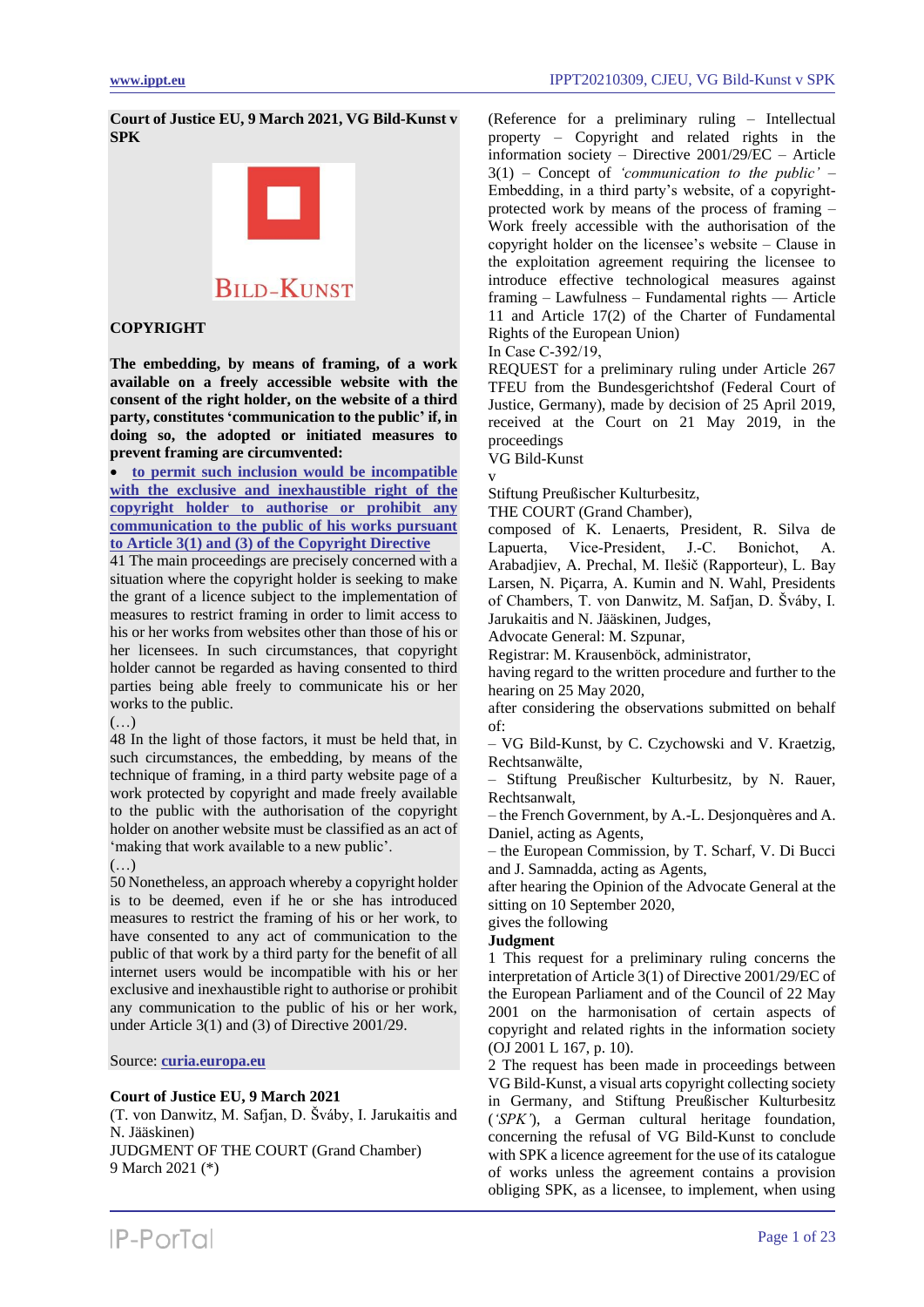protected work and subject matter covered by that agreement, effective technological measures to prevent the framing, by third parties, of such protected work or subject matter.

#### **Legal context European Union law Directive 2001/29**

3 Recitals 3, 4, 9, 10, 23 and 31 of Directive 2001/29 are worded as follows:

*'(3) The proposed harmonisation will help to implement the four freedoms of the internal market and relates to compliance with the fundamental principles of law and especially of property, including intellectual property, and freedom of expression and the public interest. (4) A harmonised legal framework on copyright and related rights, through increased legal certainty and while providing for a high level of protection of intellectual property, will foster substantial investment in creativity and innovation …*

*… (9) Any harmonisation of copyright and related rights must take as a basis a high level of protection, since such rights are crucial to intellectual creation. Their protection helps to ensure the maintenance and development of creativity in the interests of authors, performers, producers, consumers, culture, industry and the public at large. Intellectual property has therefore been recognised as an integral part of property. (10) If authors or performers are to continue their creative and artistic work, they have to receive an appropriate reward for the use of their work, as must producers in order to be able to finance this work. The investment required to produce products such as phonograms, films or multimedia products, and services such as "on-demand" services, is considerable. Adequate legal protection of intellectual property rights is necessary in order to guarantee the availability of such a reward and provide the opportunity for satisfactory returns on this investment.*

*… (23) This Directive should harmonise further the author's right of communication to the public. This right should be understood in a broad sense covering all communication to the public not present at the place where the communication originates. This right should cover any such transmission or retransmission of a work to the public by wire or wireless means, including broadcasting. This right should not cover any other acts.*

*… (31) A fair balance of rights and interests between the different categories of right holders, as well as between the different categories of right holders and users of protected subject matter, must be safeguarded. The existing exceptions and limitations to the rights as set out by the Member States have to be reassessed in the light of the new electronic environment. Existing differences in the exceptions and limitations to certain restricted acts have direct negative effects on the functioning of the internal market of copyright and related rights. Such differences could well become more pronounced in view of the further development of*  *trans‑border exploitation of works and cross-border activities. In order to ensure the proper functioning of the internal market, such exceptions and limitations should be defined more harmoniously. The degree of their harmonisation should be based on their impact on the smooth functioning of the internal market.'* 4 Article 3 of that directive, headed *'Right of communication to the public of works and right of making available to the public other subject matter'*, provides:

*'1. Member States shall provide authors with the exclusive right to authorise or prohibit any communication to the public of their works, by wire or wireless means, including the making available to the public of their works in such a way that members of the public may access them from a place and at a time individually chosen by them.*

*… 3. The rights referred to in paragraphs 1 and 2 shall not be exhausted by any act of communication to the public or making available to the public as set out in this Article.'*

5 Article 6(1) and (3) of Directive 2001/29, that article being headed *'Obligations as to technological measures'*, provides:

*'1. Member States shall provide adequate legal protection against the circumvention of any effective technological measures, which the person concerned carries out in the knowledge, or with reasonable grounds to know, that he or she is pursuing that objective.*

*3. For the purposes of this Directive, the expression "technological measures" means any technology, device or component that, in the normal course of its operation, is designed to prevent or restrict acts, in respect of works or other subject matter, which are not authorised by the right holder of any copyright or any right related to copyright as provided for by law or the sui generis right provided for in Chapter III of Directive 96/9/EC [of the European Parliament and of the Council of 11 March 1996 on the legal protection of databases (OJ 1996 L 77, p. 20)]. Technological measures shall be deemed "effective" where the use of a protected work or other subject matter is controlled by the right holders through application of an access control or protection process, such as encryption, scrambling or other transformation of the work or other subject matter or a copy control mechanism, which achieves the protection objective.'*

## **Directive 2014/26/EU**

*…*

6 Article 16(1) and (2) of Directive 2014/26/EU of the European Parliament and of the Council of 26 February 2014 on collective management of copyright and related rights and multi-territorial licensing of rights in musical works for online use in the internal market (OJ 2014 L 84, p. 72) provides:

*'1. Member States shall ensure that collective management organisations and users conduct negotiations for the licensing of rights in good faith. Collective management organisations and users shall*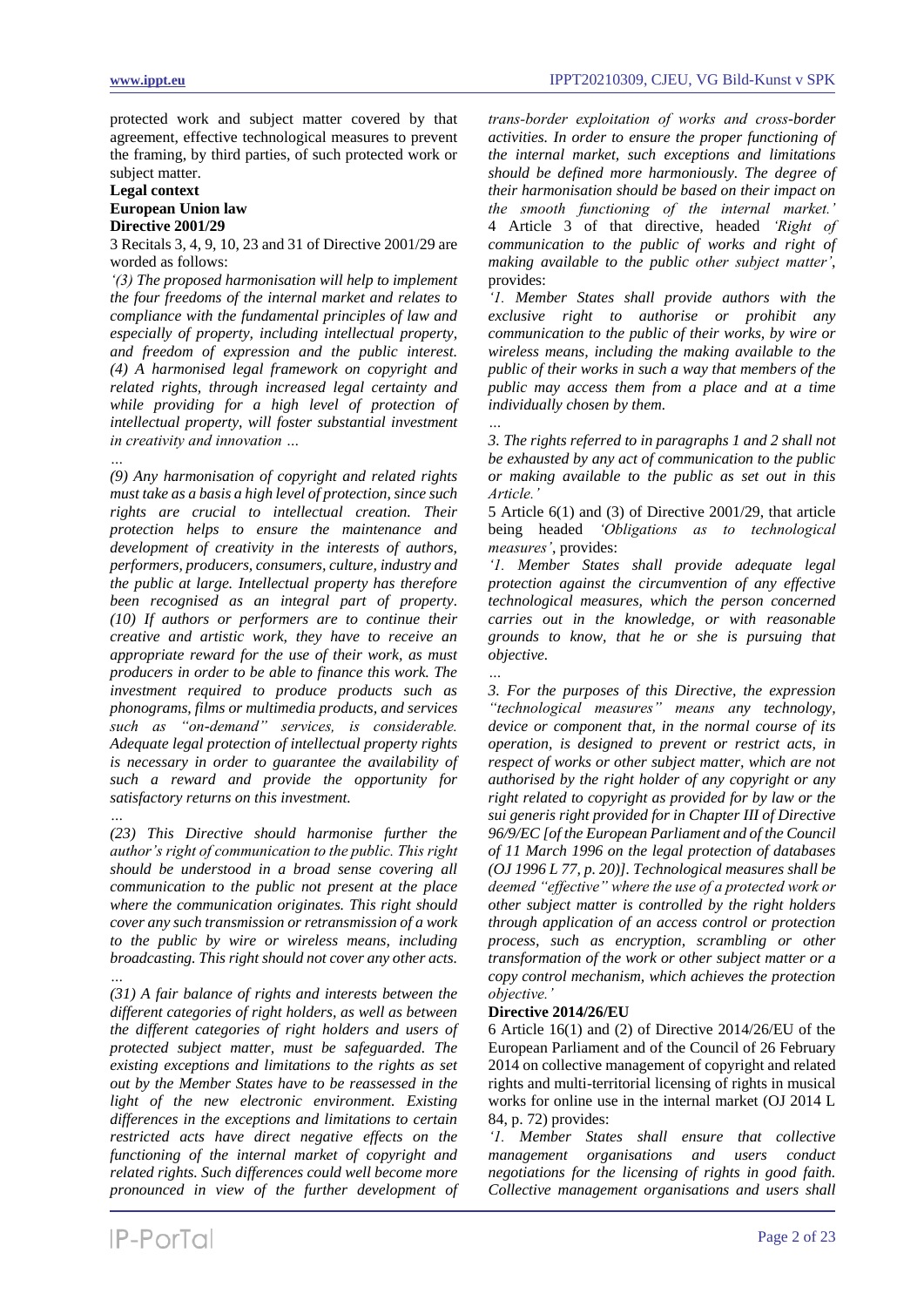*provide each other with all necessary information. 2. Licensing terms shall be based on objective and non‑discriminatory criteria. When licensing rights, collective management organisations shall not be required to use, as a precedent for other online services, licensing terms agreed with a user where the user is providing a new type of online service which has been available to the public in the Union for less than three years.*

*Right holders shall receive appropriate remuneration for the use of their rights. Tariffs for exclusive rights and rights to remuneration shall be reasonable in relation to, inter alia, the economic value of the use of the rights in trade, taking into account the nature and scope of the use of the work and other subject matter, as well as in relation to the economic value of the service provided by the collective management organisation. Collective management organisations shall inform the user concerned of the criteria used for the setting of those tariffs.'*

## **German law**

7 Under Paragraph 19a of the Gesetz über Urheberrecht und verwandte Schutzrechte (Law on copyright and related rights), making available to the public work protected by copyright is subject to the authorisation of the right holders.

8 In accordance with the first sentence of Paragraph 34(1) of the Gesetz über die Wahrnehmung von Urheberrechten und verwandten Schutzrechten durch Verwertungsgesellschaften (Law on the management of copyright and related rights by collecting societies) (*'the VGG'*), collecting societies are required to grant to any person who so requests, on reasonable terms, a licence to use the rights whose management is entrusted to them. **The dispute in the main proceedings and the question referred for a preliminary ruling**

9 SPK is the operator of the Deutsche Digitale Bibliothek (DDB), a digital library devoted to culture and knowledge, which networks German cultural and scientific institutions.

10 The DDB website contains links to digitised content stored on the internet portals of participating institutions. However, as a *'digital showcase'*, the DDB itself stores only thumbnails, that is to say smaller versions of the original images of the subject matter. When the user clicks on one of those thumbnails, he or she is redirected to the page concerning the particular subject matter on the DDB website, which contains an enlarged version of the thumbnail concerned, with a resolution of 440 by 330 pixels. When that enlarged thumbnail is clicked on, or the *'magnifying glass'* function is used, a further enlarged version of the thumbnail, with a maximum resolution of 800 by 600 pixels, is overlaid by means of a *'lightbox'*. Further, the *'Display object on original site'* button contains a direct link to the website of the institution providing the subject matter, either to its home page or to the page relating to that subject matter. 11 VG Bild-Kunst maintains that the conclusion with SPK of a licence agreement for the use of its catalogue of works in the form of thumbnails should be subject to the condition that the agreement include a provision

whereby the licensee undertakes, when using the protected works and subject matter covered by the agreement, to implement effective technological measures against the framing by third parties of the thumbnails of the protected works or subject matter displayed on the DDB website.

12 SPK considers that such a term in the agreement is not reasonable in the light of the legislation relating to copyright, and brought an action before the Landgericht Berlin (Regional Court of Berlin, Germany) seeking a declaration that VG Bild-Kunst is required to grant SPK that licence without any condition requiring SKK to implement such technological measures. 13 That action was dismissed by the Landgericht Berlin (Regional Court of Berlin). An appeal having been brought by SPK, the judgment of the Landgericht Berlin was set aside by the Kammergericht Berlin (Higher Regional Court of Berlin, Germany). By its appeal on a point of law, VG Bild-Kunst seeks the dismissal of SPK's action.

14 The Bundesgerichtshof (Federal Court of Justice, Germany) points out, first, that, pursuant to the first sentence of Paragraph 34(1) of the VGG, which transposes Article 16 of Directive 2014/26, collecting societies are obliged to grant to any person who so requests, on reasonable terms, a licence to use the rights whose management is entrusted to them. 15 Second, in accordance with its case-law established in the period during which the national legislation repealed by the VGG was applicable, case-law which, in the opinion of the referring court, continues to be of some relevance, it was accepted that collecting societies could, exceptionally, depart from that obligation and refuse to grant a licence for the use of the rights management of which was entrusted to them, provided that that refusal did not constitute an abuse of monopoly power and that the licence application was objectionable by reference to overriding legitimate interests. In that regard, in order to determine whether there is an objectively justified exception, it was necessary to weigh up the interests of the parties concerned, taking into account the purpose of the legislation and the objective underlying the obligation that applies, in principle, to collecting societies.

16 The outcome of the appeal on a point of law depends on the issue whether, contrary to what was held by the appeal court, the embedding of a work – which is available on a website, in this instance that of the DDB, with the consent of the right holder – in the website of a third party by means of framing constitutes a communication to the public of that work within the meaning of Article 3(1) of Directive 2001/29 where it circumvents protection measures against framing adopted by the right holder or imposed by him or her on a licensee. If that were the case, the rights of the members of VG Bild-Kunst would be liable to be affected and VG Bild-Kunst could properly subject the grant of a licence to SPK to the condition that SPK undertake, in the licence agreement, to implement such protection measures.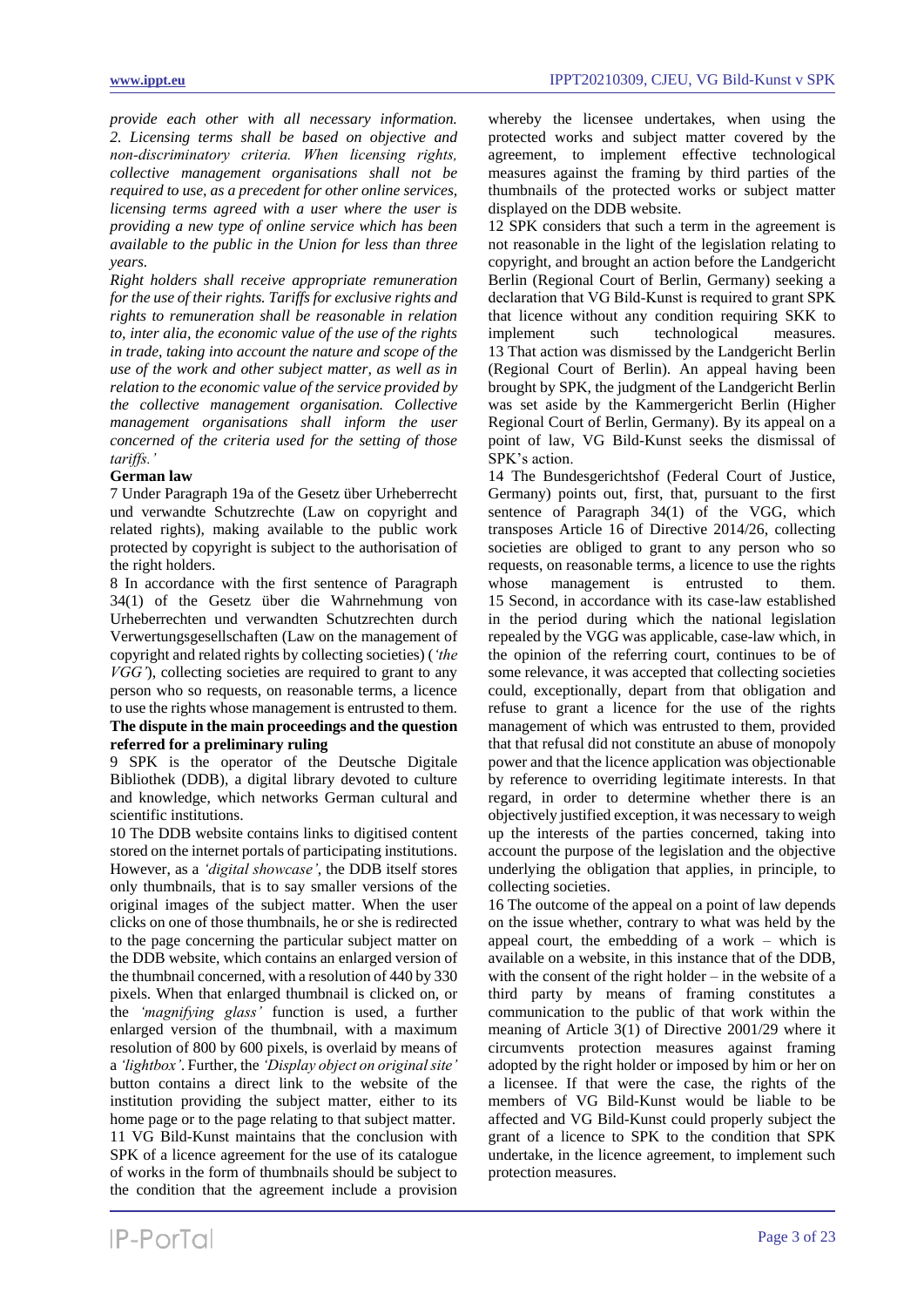17 The referring court considers that, when thumbnails are embedded by framing in a third-party website so as to circumvent the technological protection measures adopted or imposed by the right holder, such embedding constitutes a communication to a new public. If that were not the case, the right of communication of a work to the public on the internet would, contrary to Article 3(3) of Directive 2001/29, be de facto exhausted as soon as that work was made freely accessible to all internet users on a website with the authorisation of the right holder, and that right holder would be unable to retain control of the economic exploitation of his or her work and to ensure adequate involvement in its use for economic purposes. 18 The Bundesgerichtshof (Federal Court of Justice) is however uncertain as to the response to that question, having regard to the case-law of the Court in relation to the practice of framing (order of 21 October 2014, BestWater International, C‑348/13, not published, EU:C:2014:2315) and to the freedom of expression and information guaranteed by Article 11 of the Charter of Fundamental Rights of the European Union (*'the Charter'*) in the digital context (**[judgment of 8](https://www.ippt.eu/sites/ippt/files/2016/IPPT20160908_CJEU_GeenStijl_v_Sanoma.pdf)  [September 2016, GS Media, C‑160/15,](https://www.ippt.eu/sites/ippt/files/2016/IPPT20160908_CJEU_GeenStijl_v_Sanoma.pdf)  [EU:C:2016:644](https://www.ippt.eu/sites/ippt/files/2016/IPPT20160908_CJEU_GeenStijl_v_Sanoma.pdf)**, paragraph 45), case-law which indicates that hyperlinks contribute to the smooth functioning of the internet and to the exchange of opinions and information, and accordingly it decided to stay the proceedings and to refer the following question to the Court for a preliminary ruling:

*'Does the embedding of a work – which is available on a freely accessible website with the consent of the right holder – in the website of a third party by way of framing constitute communication to the public of that work within the meaning of Article 3(1) of Directive 2001/29 where it circumvents protection measures against framing adopted or imposed by the right holder?'* **Consideration of the question referred**

19 By its question, the referring court seeks, in essence, to ascertain whether Article 3(1) of Directive 2001/29 must be interpreted as meaning that the embedding, by means of the technique of framing, in a third party website page of works that are protected by copyright and that are made freely accessible to the public with the authorisation of the copyright holder on another website, where that embedding circumvents protective measures against framing adopted or imposed by the copyright holder, constitutes a communication to the public within the meaning of that provision.

20 In that regard, it must be recalled that, under Article 3(1) of Directive 2001/29, Member States are to ensure that authors have the exclusive right to authorise or prohibit any communication to the public of their works, by wire or wireless means, including the making available to the public of their works in such a way that members of the public may obtain access to them from a place and at a time individually chosen by them. 21 Under that provision, authors thus have a right which is preventive in nature and which enables them to intervene between possible users of their work and the communication to the public which such users might contemplate making, in order to prohibit such communication (see, to that effect, **[judgment of 7](https://www.ippt.eu/sites/ippt/files/2018/IPPT20180807_CJEU_Land_Nordrhein-Westfalen_v_Renckhoff.pdf)  [August 2018, Renckhoff, C‑161/17, EU:C:2018:634](https://www.ippt.eu/sites/ippt/files/2018/IPPT20180807_CJEU_Land_Nordrhein-Westfalen_v_Renckhoff.pdf)**, paragraph 29 and the case-law cited).

22 In this case, it must, first, be observed that, as is clear from paragraph 10 of the present judgment, the main proceedings largely concern the digital reproductions in the form of thumbnails of protected works, the size of which is, in addition, reduced in comparison with the original.

23 It must be observed that, as stated by the referring court, it is common ground between the parties to the main proceedings that the publication, envisaged by SPK, of thumbnails stored by it that derive from works protected by copyright belonging to the catalogue of VG Bild-Kunst constitutes an act of communication to the public within the meaning of Article 3(1) of Directive 2001/29 and is therefore subject to the authorisation of the right holders.

24 Since SPK refuses, however; to implement measures to prevent the framing of those thumbnails on third-party websites, it must be determined whether such framing is itself to be considered to be a communication to the public within the meaning of Article 3(1) of Directive 2001/29, which, if that were the case, would enable VG Bild-Kunst, as a copyright collecting society, to insist that SPK implement such measures. 25 Further, as stated by the Advocate General in point 120 of his Opinion, the alteration in the size of the works at issue is not a factor in the assessment of whether there is an act of communication to the public, so long as the original elements of those works are perceptible, which it is for the referring court to determine in the main proceedings.

26 As the Court has previously held, the concept of *'communication to the public'*, within the meaning of Article 3(1) of Directive 2001/29, should, as is underlined by recital 23 of that directive, be understood in a broad sense, covering all communication to the public not present at the place where the communication originates and, thus, any such transmission or retransmission of a work to the public by wire or wireless means, including broadcasting (**[judgment of 19](https://www.ippt.eu/sites/ippt/files/2019/IPPT20191219_CJEU_NUV_v_Tom_Kabinet.pdf)  [December 2019, Nederlands Uitgeversverbond and](https://www.ippt.eu/sites/ippt/files/2019/IPPT20191219_CJEU_NUV_v_Tom_Kabinet.pdf)  [Groep Algemene Uitgevers, C‑263/18,](https://www.ippt.eu/sites/ippt/files/2019/IPPT20191219_CJEU_NUV_v_Tom_Kabinet.pdf)  [EU:C:2019:1111](https://www.ippt.eu/sites/ippt/files/2019/IPPT20191219_CJEU_NUV_v_Tom_Kabinet.pdf)**, paragraph 49 and the case-law cited). 27 It is, indeed, clear from recitals 4, 9 and 10 of Directive 2001/29 that the principal objective of that directive is to establish a high level of protection of authors, allowing them to obtain an appropriate reward for the use of their work, including when a communication to the public takes place (see, to that effect, **[judgment of 7 August 2018, Renckhoff,](https://www.ippt.eu/sites/ippt/files/2018/IPPT20180807_CJEU_Land_Nordrhein-Westfalen_v_Renckhoff.pdf)  [C‑161/17, EU:C:2018:634](https://www.ippt.eu/sites/ippt/files/2018/IPPT20180807_CJEU_Land_Nordrhein-Westfalen_v_Renckhoff.pdf)**, paragraph 18 and the case-law cited).

28 Further, it is apparent from Article 3(3) of that directive that the authorisation of the inclusion of protected works in a communication to the public does not exhaust the right to authorise or prohibit other communications to the public of such works (**[judgment](https://www.ippt.eu/sites/ippt/files/2017/IPPT20170301_CJEU_ITV_v_TVCatchup.pdf)  [of 7 March 2013, ITV Broadcasting and Others,](https://www.ippt.eu/sites/ippt/files/2017/IPPT20170301_CJEU_ITV_v_TVCatchup.pdf)  [C‑607/11, EU:C:2013:147](https://www.ippt.eu/sites/ippt/files/2017/IPPT20170301_CJEU_ITV_v_TVCatchup.pdf)**, paragraph 23).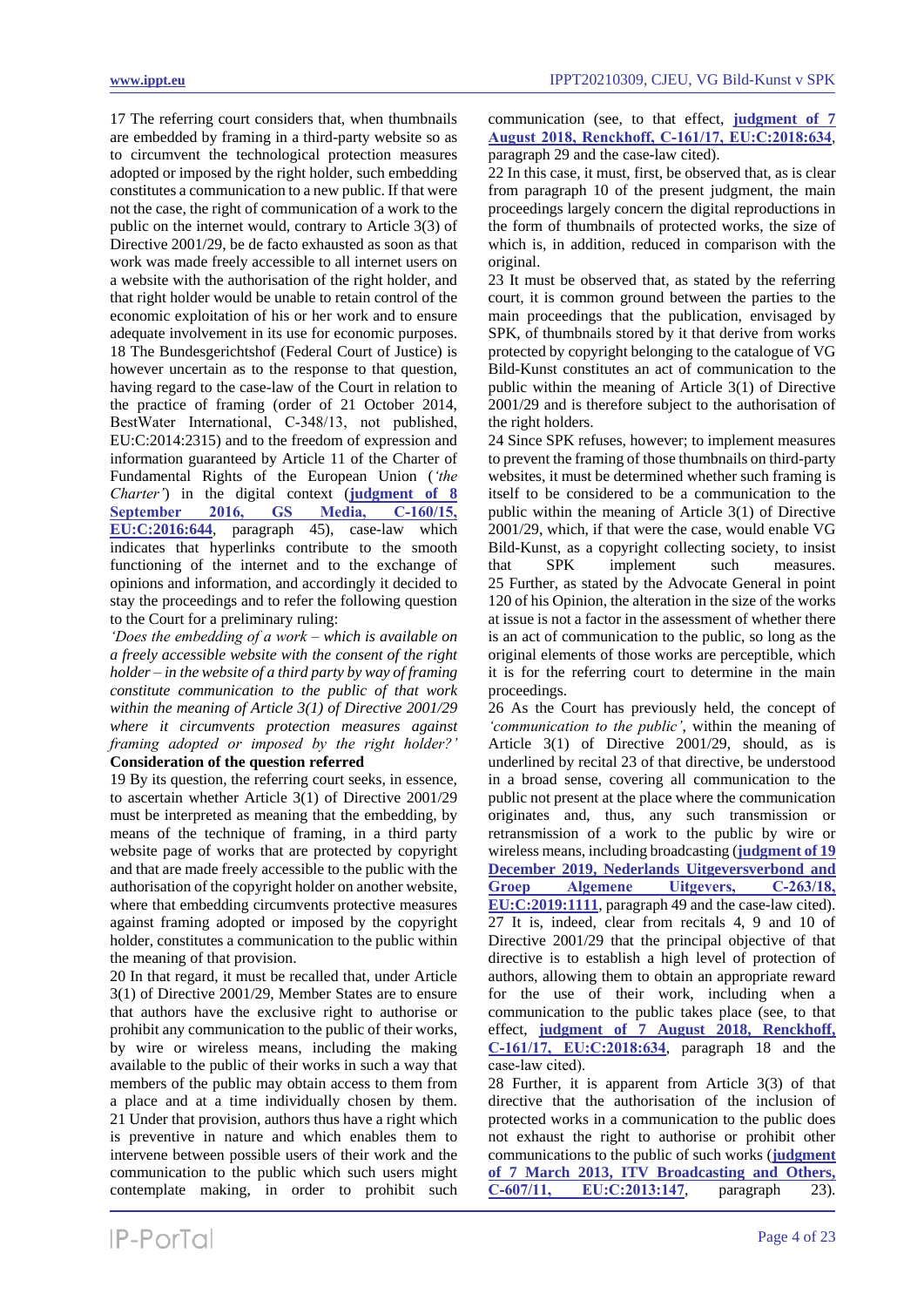29 As the Court has held more than once, the concept of *'communication to the public'*, within the meaning of Article 3(1) of Directive 2001/29, includes two cumulative criteria, namely an *'act of communication'* of a work and the communication of that work to a *'public'* (judgments of **[2 April 2020, Stim and SAMI,](https://www.ippt.eu/sites/ippt/files/2020/IPPT20200402_CJEU_Stim_and_SAMI.pdf)  [C‑753/18, EU:C:2020:268](https://www.ippt.eu/sites/ippt/files/2020/IPPT20200402_CJEU_Stim_and_SAMI.pdf)**, paragraph 30 and the caselaw cited, and of 28 October 2020, BY (Photographic evidence), C‑637/19, EU:C:2020:863, paragraph 22 and the case-law cited).

30 In the first place, any act whereby a user, in full knowledge of the consequences of what he or she is doing, gives access to protected work is liable to constitute an act of communication for the purposes of Article 3(1) of Directive 2001/29 (see, to that effect, judgments of **[2 April 2020, Stim and SAMI, C‑753/18,](https://www.ippt.eu/sites/ippt/files/2020/IPPT20200402_CJEU_Stim_and_SAMI.pdf)  [EU:C:2020:268](https://www.ippt.eu/sites/ippt/files/2020/IPPT20200402_CJEU_Stim_and_SAMI.pdf)**, paragraph 32 and the case-law cited, and of 28 October 2020, BY (Photographic evidence), C‑637/19, EU:C:2020:863, paragraph 23 and the case‑law cited).

31 In the second place, in order to be classified as a *'communication to the public'* within the meaning of that provision, the protected work must in fact be communicated to a public, that communication being directed at an indeterminate number of potential recipients (**[judgment of 19 December 2019,](https://www.ippt.eu/sites/ippt/files/2019/IPPT20191219_CJEU_NUV_v_Tom_Kabinet.pdf)  [Nederlands Uitgeversverbond and Groep Algemene](https://www.ippt.eu/sites/ippt/files/2019/IPPT20191219_CJEU_NUV_v_Tom_Kabinet.pdf)  [Uitgevers, C‑263/18, EU:C:2019:1111](https://www.ippt.eu/sites/ippt/files/2019/IPPT20191219_CJEU_NUV_v_Tom_Kabinet.pdf)**, paragraph 66 and the case-law cited) and involving a fairly large number of people (**[judgment of 29 November 2017,](https://www.ippt.eu/sites/ippt/files/2017/IPPT20171129_CJEU_VCAST_v_RTI.pdf)  [VCAST, C‑265/16, EU:C:2017:913](https://www.ippt.eu/sites/ippt/files/2017/IPPT20171129_CJEU_VCAST_v_RTI.pdf)**, paragraph 45 and the case-law cited). 32 In order to be classified as a *'communication to the public'*, a protected work must further be communicated using specific technical means, different from those

previously used or, failing that, to a new public, that is to say, to a public that was not already taken into account by the copyright holder when he or she authorised the initial communication of his or her work to the public (**[judgment of 19 December 2019, Nederlands](https://www.ippt.eu/sites/ippt/files/2019/IPPT20191219_CJEU_NUV_v_Tom_Kabinet.pdf)  [Uitgeversverbond and Groep Algemene Uitgevers,](https://www.ippt.eu/sites/ippt/files/2019/IPPT20191219_CJEU_NUV_v_Tom_Kabinet.pdf)  [C‑263/18, EU:C:2019:1111](https://www.ippt.eu/sites/ippt/files/2019/IPPT20191219_CJEU_NUV_v_Tom_Kabinet.pdf)**, paragraph 70 and the caselaw cited).

33 The Court has also specified that the concept of *'communication to the public'*, within the meaning of Article 3(1) of Directive 2001/29, requires an individual assessment (**[judgment of 14 June 2017, Stichting](https://www.ippt.eu/sites/ippt/files/2017/IPPT20170614_CJEU_Brein_v_Ziggo_XS4ALL.pdf)  [Brein, C‑527/15, EU:C:2017:456](https://www.ippt.eu/sites/ippt/files/2017/IPPT20170614_CJEU_Brein_v_Ziggo_XS4ALL.pdf)**, paragraph 23 and the case-law cited).

34 For the purposes of such an assessment, account has to be taken of several complementary criteria, which are not autonomous and are interdependent. Those criteria must, moreover, be applied both individually and in their interaction with each other, in so far as they may, in different particular situations, be present to widely varying degrees (see, to that effect, **[judgment of 2 April](https://www.ippt.eu/sites/ippt/files/2020/IPPT20200402_CJEU_Stim_and_SAMI.pdf)  [2020, Stim and SAMI, C‑753/18, EU:C:2020:268](https://www.ippt.eu/sites/ippt/files/2020/IPPT20200402_CJEU_Stim_and_SAMI.pdf)**, paragraph 31 and the case-law cited). 35 In particular, it follows from the Court's case-law, on the one hand, that the technique of framing, which consists in dividing a website page into several frames

and posting within one of them, by means of a clickable link or an embedded internet link (inline linking), an element coming from another site in order to hide from the users of that site the original environment to which that element belongs, constitutes an act communication to a public within the meaning of the case-law cited in paragraphs 30 and 31 of the present judgment, since the effect of that technique is to make the posted element available to all the potential users of that website (see, to that effect, **[judgment of 13](https://www.ippt.eu/sites/ippt/files/2014/IPPT20140213_ECJ_Svensson_Retriever.pdf)**  February 2014, Svensson and Others, C-466/12, **[EU:C:2014:76](https://www.ippt.eu/sites/ippt/files/2014/IPPT20140213_ECJ_Svensson_Retriever.pdf)**, paragraphs 20, 22 and 23).

36 On the other hand, it is apparent from the Court's case-law that, provided that the technical means used by the technique of framing are the same as those previously used to communicate the protected work to the public on the original website, namely the Internet, that communication does not satisfy the condition of being made to a new public and, since that communication accordingly does not fall within the scope of a communication *'to the public'*, within the meaning of Article 3(1) of Directive2001/29, the authorisation of the copyright holders is not required for such a communication (see, to that effect, **[judgment of](https://www.ippt.eu/sites/ippt/files/2014/IPPT20140213_ECJ_Svensson_Retriever.pdf)  [13 February 2014, Svensson and Others, C‑466/12,](https://www.ippt.eu/sites/ippt/files/2014/IPPT20140213_ECJ_Svensson_Retriever.pdf)  [EU:C:2014:76](https://www.ippt.eu/sites/ippt/files/2014/IPPT20140213_ECJ_Svensson_Retriever.pdf)**, paragraphs 24 to 30). 37 However, it must be observed that that case-law was based on the finding of fact that the access to the works concerned on the original website was not subject to any restrictive measure (**[judgment of 13 February 2014,](https://www.ippt.eu/sites/ippt/files/2014/IPPT20140213_ECJ_Svensson_Retriever.pdf)  [Svensson and Others, C‑466/12, EU:C:2014:76](https://www.ippt.eu/sites/ippt/files/2014/IPPT20140213_ECJ_Svensson_Retriever.pdf)**, paragraph 26, and order of 21 October 2014, BestWater International, C-348/13, not published, EU:C:2014:2315, paragraphs 16 and 18). In the absence of such measures, the Court therefore held that, by making his or her work freely accessible to the public or by authorising the provision of such access, the right holder envisaged from the outset all internet users as the public and accordingly consented to third parties themselves undertaking acts of communication of that work.

38 Consequently, in a situation in which an author gives prior, explicit and unqualified authorisation to the publication of his or her articles on the website of a newspaper publisher, without making use of technological measures restricting access to that work from other websites, that author may be regarded, in essence, as having authorised the communication of that work to all internet users (**[judgment of 16 November](https://www.ippt.eu/sites/ippt/files/2016/IPPT20161116_CJEU_Soulier_Doke.pdf)  [2016, Soulier and Doke, C‑301/15, EU:C:2016:878](https://www.ippt.eu/sites/ippt/files/2016/IPPT20161116_CJEU_Soulier_Doke.pdf)**, paragraph 36 and the case-law cited). 39 On the other hand, in accordance with the requirement that an assessment of the concept of *'communication to the public'* must be tailored to the individual case, recalled in paragraphs 33 and 34 of the present judgment, the finding of the Court in paragraph 37 of that judgment is not applicable where the right holder has established or imposed from the outset restrictive measures linked to the publication of his or her work.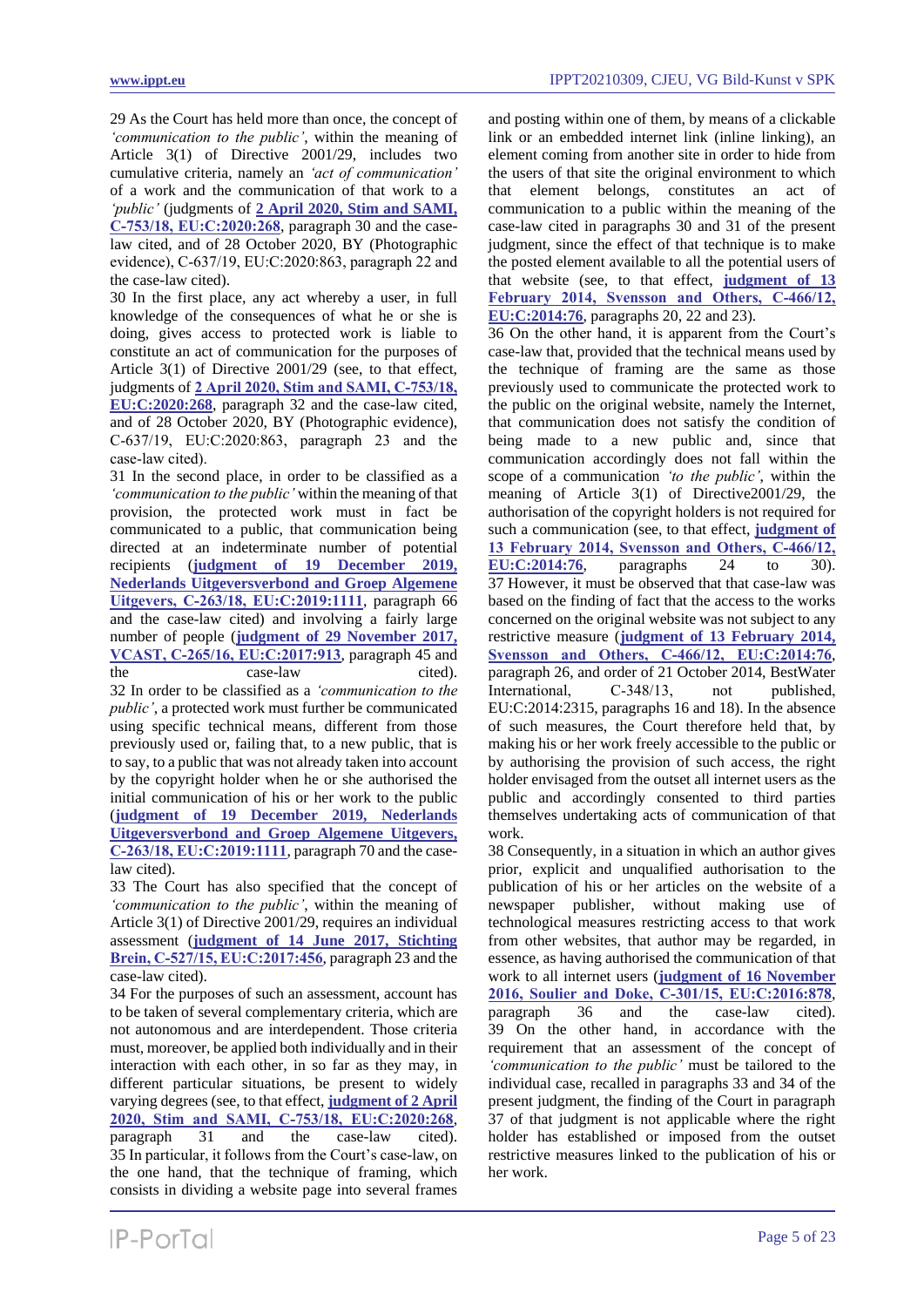40 In particular, if a clickable link makes it possible for users of the site on which that link appears to circumvent restrictions put in place on the site on which the protected work appears in order to restrict public access to that work to the latter site's subscribers only, and the link accordingly constitutes an intervention without which those users would not be able to obtain access to the work transmitted, all those users must be deemed to be a new public, which was not taken into account by the copyright holders when they authorised the initial communication, and accordingly their authorisation is required for such a communication to the public. This is the case, in particular, where the work is no longer available to the public on the site on which it was initially communicated or where it is currently available on that site only to a restricted public, whereas it is accessible on another website without the copyright holders' authorization (**[judgment of 13 February 2014,](https://www.ippt.eu/sites/ippt/files/2014/IPPT20140213_ECJ_Svensson_Retriever.pdf)  [Svensson and Others, C‑466/12, EU:C:2014:76](https://www.ippt.eu/sites/ippt/files/2014/IPPT20140213_ECJ_Svensson_Retriever.pdf)**, paragraph 31).

<span id="page-5-0"></span>41 The main proceedings are precisely concerned with a situation where the copyright holder is seeking to make the grant of a licence subject to the implementation of measures to restrict framing in order to limit access to his or her works from websites other than those of his or her licensees. In such circumstances, that copyright holder cannot be regarded as having consented to third parties being able freely to communicate his or her works to the public.

42 Therefore, in accordance with the case-law cited in paragraph 38 of the present judgment, by adopting, or by obliging licensees to employ, technological measures limiting access to his or her works from websites other than that on which he or she has authorised communication to the public of such works, the copyright holder is to be deemed to have expressed his or her intention to attach qualifications to his or her authorisation to communicate those works to the public by means of the Internet, in order to confine the public for those works solely to the users of one particular website.

43 Consequently, where the copyright holder has adopted, or obliged licensees to employ, measures to restrict framing so as to limit access to his or her work from websites other than that of his or her licensees, the initial act of making available on the original website and the secondary act of making available, by means of the technique of framing, constitute different communications to the public, and each such act must, consequently, be authorised by the rights holders concerned (see, by analogy, **[judgment of 29 November](https://www.ippt.eu/sites/ippt/files/2017/IPPT20171129_CJEU_VCAST_v_RTI.pdf)  [2017, VCAST, C‑265/16, EU:C:2017:913](https://www.ippt.eu/sites/ippt/files/2017/IPPT20171129_CJEU_VCAST_v_RTI.pdf)**, paragraph 49).

44 In that regard, it cannot be inferred either from the **[judgment of 13 February 2014, Svensson and Others](https://www.ippt.eu/sites/ippt/files/2014/IPPT20140213_ECJ_Svensson_Retriever.pdf)  [\(C‑466/12, EU:C:2014:76\)](https://www.ippt.eu/sites/ippt/files/2014/IPPT20140213_ECJ_Svensson_Retriever.pdf)** or from the order of 21 October 2014, BestWater International (C‑348/13, not published, EU:C:2014:2315) that posting, on a website, hyperlinks to protected works which have been made freely available on another website, but without the consent of the copyright holders for those works, is not a *'communication to the public'*, within the meaning of Article 3(1) of Directive 2001/29. On the contrary, those decisions confirm the importance of such authorisation in the light of that provision, which specifically provides that each act of communication of a work to the public must be authorised by the copyright holder (see, to that effect, **[judgment of 8 September 2016, GS Media,](https://www.ippt.eu/sites/ippt/files/2016/IPPT20160908_CJEU_GeenStijl_v_Sanoma.pdf)  [C‑160/15, EU:C:2016:644](https://www.ippt.eu/sites/ippt/files/2016/IPPT20160908_CJEU_GeenStijl_v_Sanoma.pdf)**, paragraph 43). 45 The same findings must be made where a third party communicates to the public protected works that are freely accessible on certain websites with the authorisation of the copyright holder, when that right holder has adopted, or obliged licensees to employ, technological measures limiting access to his or her works from other websites, by means of the technique of framing, in order to confine the public for his or her works solely to the users of the original website. 46 It must be made clear that, in order to ensure legal certainty and the smooth functioning of the internet, the copyright holder cannot be allowed to limit his or her consent by means other than effective technological measures, within the meaning of Article 6(1) and (3) of Directive 2001/29 (see, in that regard, **[judgment of 23](https://www.ippt.eu/sites/ippt/files/2014/IPPT20140123_ECJ_Nintendo_v_PC_Box.pdf)  [January 2014, Nintendo and Others, C‑355/12,](https://www.ippt.eu/sites/ippt/files/2014/IPPT20140123_ECJ_Nintendo_v_PC_Box.pdf)  [EU:C:2014:25](https://www.ippt.eu/sites/ippt/files/2014/IPPT20140123_ECJ_Nintendo_v_PC_Box.pdf)**, paragraphs 24, 25 and 27). In the absence of such measures, it might prove difficult, particularly for individual users, to ascertain whether that right holder intended to oppose the framing of his or her works. To do so might prove even more difficult when that work is subject to sub-licences (see, by analogy, **[judgment of 8 September 2016, GS Media,](https://www.ippt.eu/sites/ippt/files/2016/IPPT20160908_CJEU_GeenStijl_v_Sanoma.pdf)  [C‑160/15, EU:C:2016:644](https://www.ippt.eu/sites/ippt/files/2016/IPPT20160908_CJEU_GeenStijl_v_Sanoma.pdf)**, paragraph 46). 47 Further, in such circumstances, as stated by the Advocate General in points 73 and 84 of his Opinion, the public which was taken into consideration by the copyright holder when he or she authorised the communication of his or her work on the website on which that work was initially published consists solely of the users of that site, and not the users of the website on which the work has been subsequently framed without the authorisation of the copyright holder, nor other internet users (see, by analogy, **[judgment of 7](https://www.ippt.eu/sites/ippt/files/2018/IPPT20180807_CJEU_Land_Nordrhein-Westfalen_v_Renckhoff.pdf)  [August 2018, Renckhoff, C‑161/17, EU:C:2018:634](https://www.ippt.eu/sites/ippt/files/2018/IPPT20180807_CJEU_Land_Nordrhein-Westfalen_v_Renckhoff.pdf)**, paragraph 35).

48 In the light of those factors, it must be held that, in such circumstances, the embedding, by means of the technique of framing, in a third party website page of a work protected by copyright and made freely available to the public with the authorisation of the copyright holder on another website must be classified as an act of *'making that work available to a new public'*. 49 Admittedly, it cannot be forgotten that hyperlinks, whether they are used in connection with the technique of framing or not, contribute to the smooth operation of the Internet, which is of particular importance to freedom of expression and information, enshrined in Article 11 of the Charter, as well as to the exchange of opinions and information on the Internet, which is characterised by the availability of incalculable amounts of information (**judgment [of 29 July 2019, Spiegel](https://www.ippt.eu/sites/ippt/files/2019/IPPT20190729_CJEU_Spiegel_Online_v_Volker_Beck.pdf)**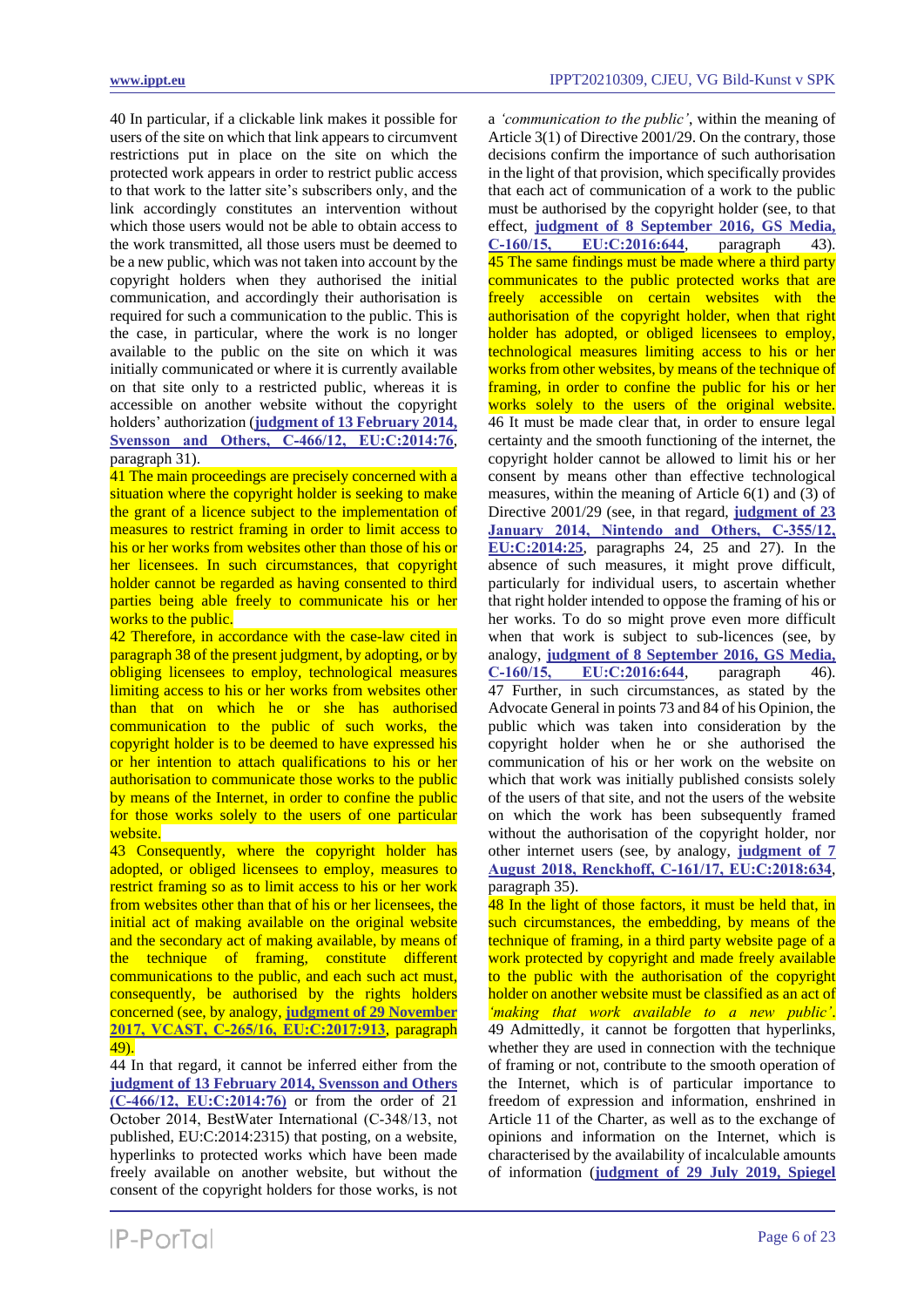**[Online, C‑516/17, EU:C:2019:625](https://www.ippt.eu/sites/ippt/files/2019/IPPT20190729_CJEU_Spiegel_Online_v_Volker_Beck.pdf)**, paragraph 81 and the case-law cited).

50 Nonetheless, an approach whereby a copyright holder is to be deemed, even if he or she has introduced measures to restrict the framing of his or her work, to have consented to any act of communication to the public of that work by a third party for the benefit of all internet users would be incompatible with his or her exclusive and inexhaustible right to authorise or prohibit any communication to the public of his or her work, under Article 3(1) and (3) of Directive 2001/29.

51 As stated by the Advocate General in points 100 and 101 of his Opinion, a copyright holder cannot be faced with the choice of either tolerating the unauthorised use of his or her work by a third party, or surrendering the use of that work, in some cases by means of a licence agreement.

52 Indeed, if it were to be held that the embedding, in a third party website page, by means of the technique of framing, of a work previously communicated on another website with the authorisation of the copyright holder, though that right holder adopted or imposed measures to provide protection from framing, does not constitute an act of making that work available to a new public, that would amount to creating a rule on exhaustion of the right of communication (see, by analogy, **[judgment of 7](https://www.ippt.eu/sites/ippt/files/2018/IPPT20180807_CJEU_Land_Nordrhein-Westfalen_v_Renckhoff.pdf)  [August 2018, Renckhoff, C‑161/17, EU:C:2018:634](https://www.ippt.eu/sites/ippt/files/2018/IPPT20180807_CJEU_Land_Nordrhein-Westfalen_v_Renckhoff.pdf)**, paragraph 32 and 33).

53 In addition to the fact that it would be contrary to the wording of Article 3(3) of Directive 2001/29, such a rule would deprive the copyright holder of the opportunity to claim an appropriate reward for the use of his or her work, set out in recital 10 of that directive, even though, as the Court has stated, the specific purpose of intellectual property is, in particular, to ensure for the rights holders concerned protection of the right to exploit commercially the marketing or the making available of the protected subject matter, by the grant of licences in return for payment of an appropriate reward for each use of the protected subject matter (**[judgment of 7 August](https://www.ippt.eu/sites/ippt/files/2018/IPPT20180807_CJEU_Land_Nordrhein-Westfalen_v_Renckhoff.pdf)  [2018, Renckhoff, C‑161/17, EU:C:2018:634](https://www.ippt.eu/sites/ippt/files/2018/IPPT20180807_CJEU_Land_Nordrhein-Westfalen_v_Renckhoff.pdf)**, paragraph 34 and the case-law cited).

54 If such embedding, by means of the technique of framing, without the copyright holder's being able to rely on the rights laid down in Article 3(1) of Directive 2001/29, were to be permitted, the consequence would be that the need to safeguard a fair balance, referred to in recitals 3 and 31 of that directive, in the digital environment between, on one hand, the interest of the holders of copyright and related rights in the protection of their intellectual property, guaranteed by Article 17(2) of the Charter and, on the other hand, the protection of the interests and fundamental rights of users of protected subject matter, in particular their freedom of expression and information guaranteed by Article 11 of the Charter, as well as the public interest, would be disregarded (see, by analogy, **[judgment of 7 August 2018, Renckhoff,](https://www.ippt.eu/sites/ippt/files/2018/IPPT20180807_CJEU_Land_Nordrhein-Westfalen_v_Renckhoff.pdf)  [C‑161/17, EU:C:2018:634](https://www.ippt.eu/sites/ippt/files/2018/IPPT20180807_CJEU_Land_Nordrhein-Westfalen_v_Renckhoff.pdf)**, paragraph 41). 55 In the light of the foregoing, the answer to the question referred is that Article 3(1) of Directive 2001/29 must be interpreted as meaning that the

embedding, by means of the technique of framing, in a third party website page, of works that are protected by copyright and that are freely accessible to the public with the authorisation of the copyright holder on another website, where that embedding circumvents measures adopted or imposed by that copyright holder to provide protection from framing, constitutes a communication to the public within the meaning of that provision. **Costs**

56 Since these proceedings are, for the parties to the main proceedings, a step in the action pending before the national court, the decision on costs is a matter for that court. Costs incurred in submitting observations to the Court, other than the costs of those parties, are not recoverable.

On those grounds, the Court (Grand Chamber) hereby rules:

Article 3(1) of Directive 2001/29/EC of the European Parliament and of the Council of 22 May 2001 on the harmonisation of certain aspects of copyright and related rights in the information society must be interpreted as meaning that the embedding, by means of the technique of framing, in a third party website page, of works that are protected by copyright and that are freely accessible to the public with the authorisation of the copyright holder on another website, where that embedding circumvents measures adopted or imposed by that copyright holder to provide protection from framing, constitutes a communication to the public within the meaning of that provision.

[Signatures]

\* Language of the case: German.

## OPINION OF ADVOCATE GENERAL

SZPUNAR delivered on 10 September 2020 (1)

Case C‑392/19 VG Bild-Kunst

v

Stiftung Preußischer Kulturbesitz

(Request for a preliminary ruling

from the Bundesgerichtshof (Federal Court of Justice, Germany))

(Reference for a preliminary ruling – Intellectual property – Copyright and related rights in the information society – Directive 2001/29/EC – Article 3(1) – Concept of *'communication to the public'* – Embedding of a copyright-protected work by the process of framing – Work freely accessible on a licensee's website with the authorisation of the copyright holder – Article 6 – Effective technological measures – Directive 2014/26/EU – Collective management of copyright and related rights – Article 16 – Licensing terms – Term in the exploitation agreement requiring the licensee to introduce effective technological measures against framing)

## **Introduction**

1. The heroes of George Lucas' Star Wars film saga were able to travel through *'hyperspace'* faster than the speed of light using a *'hyperdrive'*. In a similar fashion,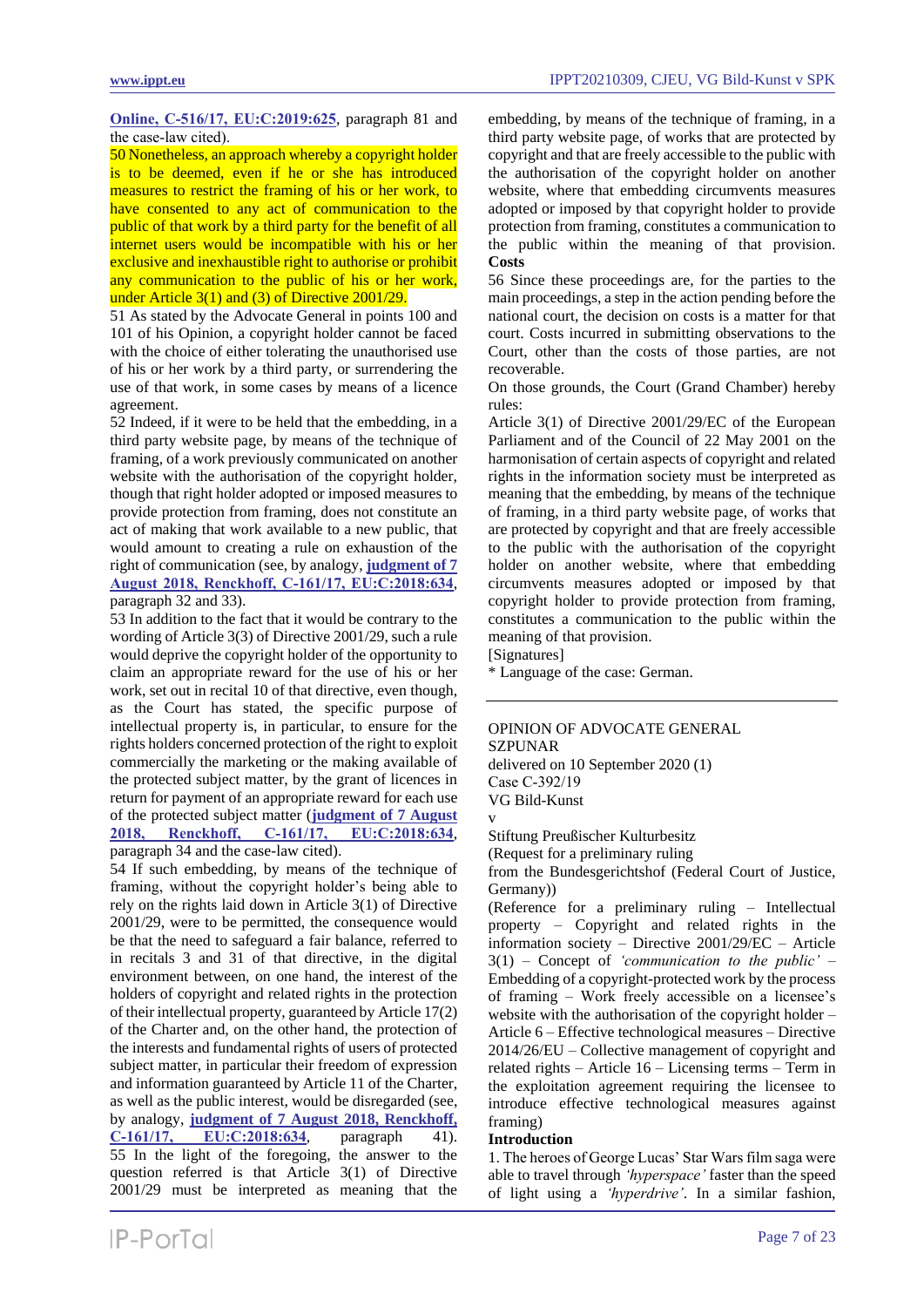internet users can *'travel'* through *'cyberspace'* using hyperlinks. Although those links do not defy the laws of physics, as did the hyperdrives of the spacecraft in Star Wars, they nonetheless present a number of challenges from the point of view of the law, in particular copyright law. Those challenges have already been partially addressed, inter alia, in the case-law of the Court. The present case will provide an opportunity to review and supplement that case-law.

2. When they think about the internet, people commonly refer in fact to only one function of that network, probably the most used one: the World Wide Web or the Web. That network comprises units of information and resources contained in webpages. A webpage is a document written in HTML (hypertext markup language) which may contain other related resources, in particular images or audiovisual or text files. A structured set of webpages and any other resources published by an owner and hosted on one or more servers constitutes a website.

3. When a website is viewed, a computer establishes a connection with the server(s) on which that site is hosted and requests the information comprising the site. A copy of that information is then sent and (temporarily) stored in the computer's temporary memory or *'cache memory'*. That information can be read and reproduced on a computer screen using specific software, namely a web browser.

4. Every resource on the World Wide Web, that is to say every file, page and website, has a unique identifier called a URL (uniform resource locator), which is a kind of *'web address'*. (2) The page to which a website address leads is called the home page. There are two ways of accessing a resource on the World Wide Web using the URL address. The first is to enter that address in the address bar of a browser and the second, which is at issue in the present case, is to use a hyperlink. 5. Hyperlinks (hypertext links) are what *'webs the Web'*. They make it possible, from one website, directly to access the resources on another site. Hyperlinks are in fact the very essence of the World Wide Web and differentiate it, for example, from the Library of Alexandria. The Court has recognised in its case-law the importance of hyperlinks for the operation of the World Wide Web and for freedom of speech, which is bolstered by the World Wide Web. (3)

6. A hyperlink is an instruction for a browser to search for resources on another website. It expresses in HTML the URL address of the target resource, the text or image symbolising the link on the original webpage (4) and possibly other elements, such as the manner of opening the target resource on screen. A link normally needs to be activated (clicked) to work.

7. A simple link contains only the URL address of the site to which it links, that is to say its home page. After the link has been clicked on, that home page is opened either in place of the page containing the link or in a new window. The address bar of the browser displays the URL address of the new site, so that the user is aware that he or she has changed sites. There are other types of links, however.

8. A *'deep link'* leads not to the home page of the target site, but to another page on that site or even a specific resource contained on that page, for example a graphics or text file. (5) Each page and each resource have a URL address which can be used in the link instead of just the main address of the site. A deep link disregards the intended order of navigation on the target website, by circumventing its home page. However, since the URL address of a webpage generally contains the name of the site, the user is always informed of the site which he or she is viewing.

9. A webpage may contain resources other than text, in particular graphics or audiovisual files. Those files do not form an integral part of the HTML document constituting the page, but are linked to it. Those resources are embedded using specific HTML instructions for that purpose. For example, the *'image'* tag (*'<img>'*) is used in order to embed an image. (6) Normally, that tag is used in order to embed in a webpage a graphics file stored on the same server as that page (a local file). However, replacing the address of a local file (*'relative URL'*) in the *'source'* attribute of the *'image'* tag with the address of a file on another website (*'absolute URL'*) is sufficient to embed the latter file in one's own webpage, without having to reproduce it. (7) 10. That technique uses the functionality of a hyperlink, which means that an element, for example an image, can be displayed in a browser from its original location (the target website) and is therefore not reproduced on the server of the site on which it appears. Nevertheless, the embedded element is displayed automatically, without the need to click on any link. From a user's point of view, the effect is the same as it is when a file is contained and appears on a single page. That practice is known as *'inline linking'* or *'hotlinking'*. 11. Framing is a technique which allows the screen to be divided into several parts, each of which can independently display a different webpage or internet resource. Thus, the original webpage may be displayed on one part of the screen, while a webpage or other resource from another website is displayed on the other part. That second webpage is not reproduced on the server of the framing site, but viewed directly by means of a deep link. The URL address of the target page of that link is often concealed, so that a user may have the impression that he or she is viewing a single webpage, when in fact he or she is viewing two (or more) pages. 12. Framing is currently considered obsolete and has been abandoned in the latest version of HTML (HTML5). It has been replaced by the *'inline frame'*, (8) which allows an external resource, such as a website, page, or even element of a webpage from another site, to be placed in a frame whose dimensions and location are freely defined by the author of the webpage in question. An inline frame functions like an integral part of that page because that technique, unlike conventional framing, is not a screen-splitting technique but a means of embedding external resources in a webpage. 13. To further complicate matters, an inline frame may be defined as the location where a hyperlink opens. (9) In that way, after the link has been activated (by a click),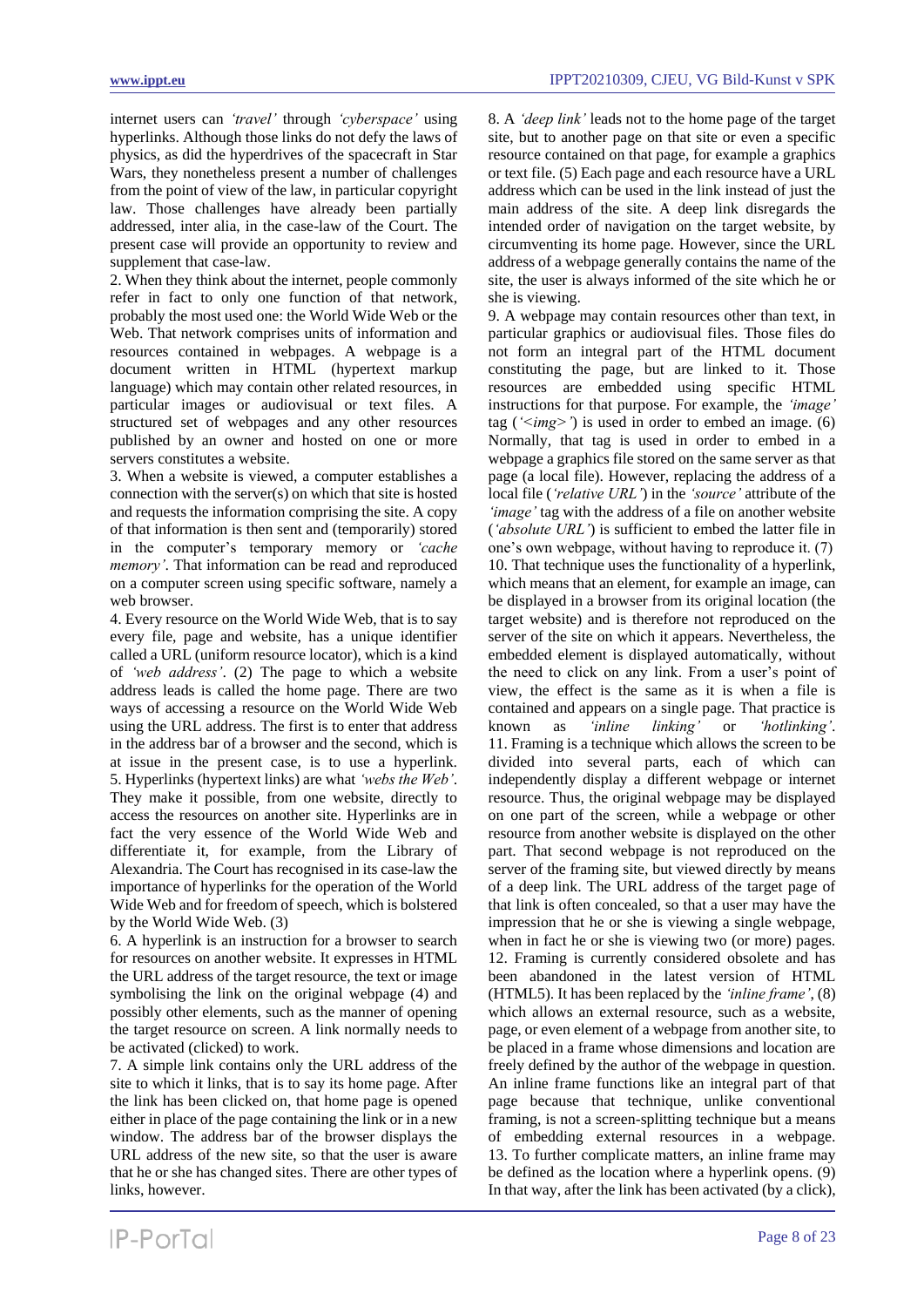the target resource opens in a frame (whose edges may or may not be visible on the screen), at the location defined by the author of the page containing the link. (10)

14. Those manipulations may seem to be complex and to require in-depth IT knowledge, but the very large number of website creation services and content-sharing platforms automate those processes, making it easy to create webpages, embed content in them and create hyperlinks without possessing that knowledge. 15. The Court has consistently held that hyperlinks to copyright-protected subject matter made freely available to the public on the internet with the authorisation of the copyright holder do not constitute acts which require that rightholder's authorisation. (11) However, more recent decisions cast that settled case-law in a slightly different light. Accordingly, it is necessary to determine whether the fact that a copyright holder uses technical means intended to prevent the use of his or her work in the form of hyperlinks or by means of framing changes that assessment from the point of view of copyright. It will also be necessary, in my view, to reconsider the issue of the embedding of works from one site in the webpages of another site (inline linking).

## **Legal framework**

## **European Union law**

16. Article 3(1) and (3) of Directive 2001/29/EC of the European Parliament and of the Council of 22 May 2001 on the harmonisation of certain aspects of copyright and related rights in the information society (12) provides:

*'1. Member States shall provide authors with the exclusive right to authorise or prohibit any communication to the public of their works, by wire or wireless means, including the making available to the public of their works in such a way that members of the public may access them from a place and at a time individually chosen by them.*

*… 3. The rights referred to in paragraphs 1 and 2 shall not be exhausted by any act of communication to the public or making available to the public as set out in this Article.'*

17. Pursuant to Article 6(1) and (3) of Directive 2001/29: *'1. Member States shall provide adequate legal protection against the circumvention of any effective technological measures, which the person concerned carries out in the knowledge, or with reasonable grounds to know, that he or she is pursuing that objective.*

*… 3. For the purposes of this Directive, the expression "technological measures" means any technology, device or component that, in the normal course of its operation, is designed to prevent or restrict acts, in respect of works or other subject matter, which are not authorised by the rightholder of any copyright or any right related to copyright as provided for by law or the sui generis right provided for in Chapter III of Directive 96/9/EC. [(13)] Technological measures shall be deemed "effective" where the use of a protected work or other subject matter is controlled by the rightholders*  *through application of an access control or protection process, such as encryption, scrambling or other transformation of the work or other subject matter or a copy control mechanism, which achieves the protection objective.'*

18. Article 16(1) and (2), first subparagraph, of Directive 2014/26/EU of the European Parliament and of the Council of 26 February 2014 on collective management of copyright and related rights and multi-territorial licensing of rights in musical works for online use in the internal market (14) provides:

*'1. Member States shall ensure that collective management organisations and users conduct negotiations for the licensing of rights in good faith. Collective management organisations and users shall provide each other with all necessary information.*

*2. Licensing terms shall be based on objective and nondiscriminatory criteria. When licensing rights, collective management organisations shall not be required to use, as a precedent for other online services, licensing terms agreed with a user where the user is providing a new type of online service which has been available to the public in the Union for less than three years. …'*

## **German law**

19. Under German law, the right of communication to the public, for the purposes of Article 3(1) of Directive 2001/29, is covered by Paragraph 19a (*'making available'*) and Paragraph 15(2) (*'undefined right'* of communication to the public) of the Gesetz über Urheberrecht und verwandte Schutzrechte – Urheberrechtsgesetz (Law on copyright and related rights) of 9 September 1965 (15) (*'the UrhG'*). 20. Article 6(1) of Directive 2001/29 was transposed into German law by Paragraph 95a of the UrhG. 21. Lastly, pursuant to the first sentence of Paragraph 34(1) of the Gesetz über die Wahrnehmung von Urheberrechten und verwandten Schutzrechten durch Verwertungsgesellschaften –

Verwertungsgesellschaftengesetz (Law on the management of copyright and related rights by collecting societies) of 24 May 2016 (16) (*'the VGG'*), which transposed Article 16(1) and (2) of Directive 2014/26, collecting societies are required to grant to any person who so requests, on reasonable terms, a licence to use the rights entrusted to them for management.

## **Facts, procedure and question referred**

22. Verwertungsgesellschaft Bild-Kunst (*'VG Bild-Kunst'*) is a copyright collecting society for the visual arts in Germany. Stiftung Preußischer Kulturbesitz (*'SPK'*) is a foundation under German law. 23. SPK is the operator of the Deutsche Digitale Bibliothek (DDB), a digital library devoted to culture and knowledge, which networks German cultural and scientific institutions.

24. The DDB website contains links to digitised content stored on the internet portals of participating institutions. As a *'digital showcase'*, the DDB itself stores only thumbnails, that is to say smaller versions of the original images. When a user clicks on a search result, he or she is redirected to the page for the object – on the DDB's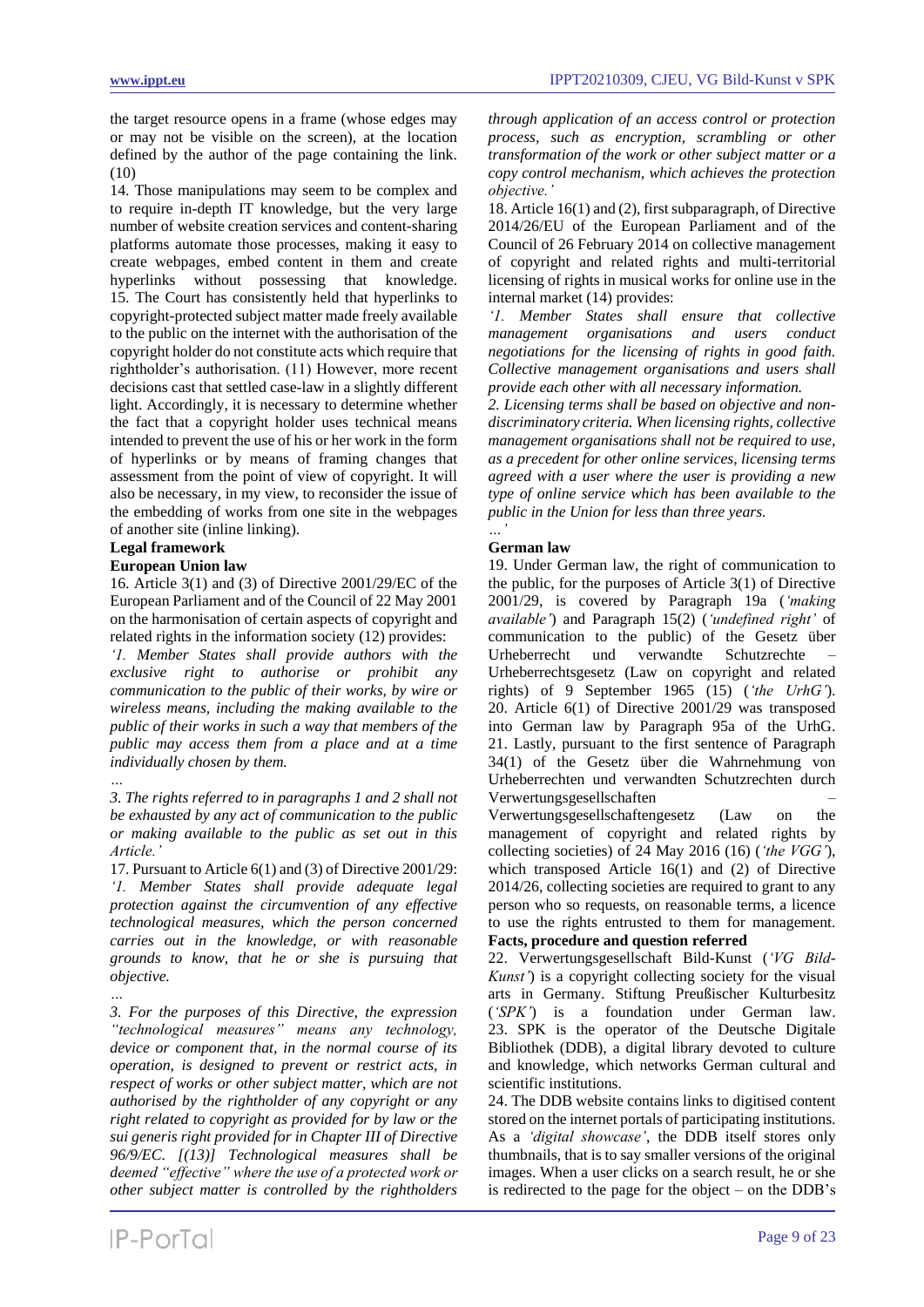site – which contains an enlarged version of the image (440 x 330 pixels). When that image is clicked on or the *'magnifying glass'* function is used, an enlarged version of the thumbnail, with a maximum resolution of 800 x 600 pixels, is displayed in a lightbox. Moreover, the *'Display object on original site'* button contains a direct link to the website of the institution providing the object (either a simple link to its home page or a deep link to the page for the object). The DDB uses works with the authorisation of the holders of the copyright in those works.

25. VG Bild-Kunst makes the conclusion with SPK of a licence agreement for the use of its catalogue of works in the form of thumbnails conditional on the inclusion of a provision whereby the licensee undertakes, when using the protected works and subject matter covered by the agreement, to apply effective technological measures against the framing by third parties of the thumbnails of the protected works or subject matter displayed on the DDB website.

26. Taking the view that such a contractual provision was unreasonable from the point of view of copyright, SPK brought an action for declaratory relief before the Landgericht (Regional Court, Germany) seeking a declaration that VG Bild-Kunst was required to grant the licence in question to SPK without making that licence conditional on the implementation of those technological measures. That action was initially dismissed by the Landgericht (Regional Court). On appeal by SPK, the judgment of the Landgericht was overturned by the Kammergericht (Higher Regional Court, Germany). By its appeal on a point of law (Revision), VG Bild-Kunst seeks the dismissal of SPK's action.

27. The Bundesgerichtshof (Federal Court of Justice, Germany) points out, first, that, pursuant to the first sentence of Paragraph 34(1) of the VGG, collecting societies are required to grant to any person who so requests, on reasonable terms, a licence to use the rights entrusted to them for management. The referring court states, secondly, that, according to its case-law applicable in the present case, it is accepted that collecting societies may, in exceptional cases, derogate from their obligation and refuse to grant a licence, provided that that refusal does not constitute an abuse of monopoly power and that it is possible to rely, in opposition to the licence application, on overriding legitimate interests. In that regard, in order to determine whether there is an objectively justified exception, it is necessary to weigh up the interests of the persons concerned, taking into account the purpose of the law and the objective underlying that basic obligation of collecting societies.

28. The outcome of the appeal on a point of law depends on whether the embedding of a work – which is available on a website, such as that of the DDB, with the consent of the rightholder – in the website of a third party by way of framing constitutes communication to the public of that work within the meaning of Article 3(1) of Directive 2001/29/EC where it circumvents protection measures against framing taken by the rightholder or imposed by

him or her on a licensee. If it does, the rights of the members of VG Bild-Kunst are affected and it could legitimately request that the obligation to implement technological measures against framing be included in the licence agreement with SPK. 29. Being uncertain as to the answer to be given to that question, in the light of the Court's case-law on the use of hyperlinks on the internet, the Bundesgerichtshof (Federal Court of Justice) decided to stay the proceedings and to refer the following question to the Court for a preliminary ruling:

*'Does the embedding of a work – which is available on a freely accessible website with the consent of the rightholder – in the website of a third party by way of framing constitute communication to the public of that work within the meaning of Article 3(1) of Directive 2001/29/EC where it occurs through circumvention of protection measures against framing taken or instigated by the rightholder?'*

30. The request for a preliminary ruling was received at the Court on 21 May 2019. Written observations have been submitted by the parties to the main proceedings, the French Government and the European Commission. The same parties were represented at the hearing held on 25 May 2020.

## **Analysis**

31. By its question, the referring court asks the Court whether Article 3(1) of Directive 2001/29 must be interpreted as meaning that the embedding of a work – which is available on a freely accessible website with the consent of the copyright holder – in the website of a third party by way of framing constitutes communication to the public of that work within the meaning of that provision, where that embedding circumvents protection measures against framing taken or imposed by the copyright holder.

32. Both the referring court and the parties that have submitted observations suggest answers to that question which, in their view, follow from the case-law of the Court on the assessment of hyperlinks from the point of view of copyright. However, their analysis of that caselaw leads them to contradictory results. While the referring court, VG Bild-Kunst, the French Government and the Commission propose that the question referred for a preliminary ruling be answered in the affirmative, SPK puts forward cogent arguments in favour of an answer in the negative.

33. I share the view that the answer to the question referred for a preliminary ruling may be partially inferred from the Court's case-law. It seems to me, however, that that case-law needs to be clarified following an analysis which takes into account recent case-law that is not directly concerned with hyperlinks.

## **Case-law relating to hyperlinks**

34. The making available to the public of works protected by copyright, on the internet, is covered by the exclusive right of communication to the public provided for in Article 3(1) of Directive 2001/29. (17) That right encompasses *'any communication to the public of … works, by wire or wireless means, including the making available to the public of … works in such a way that*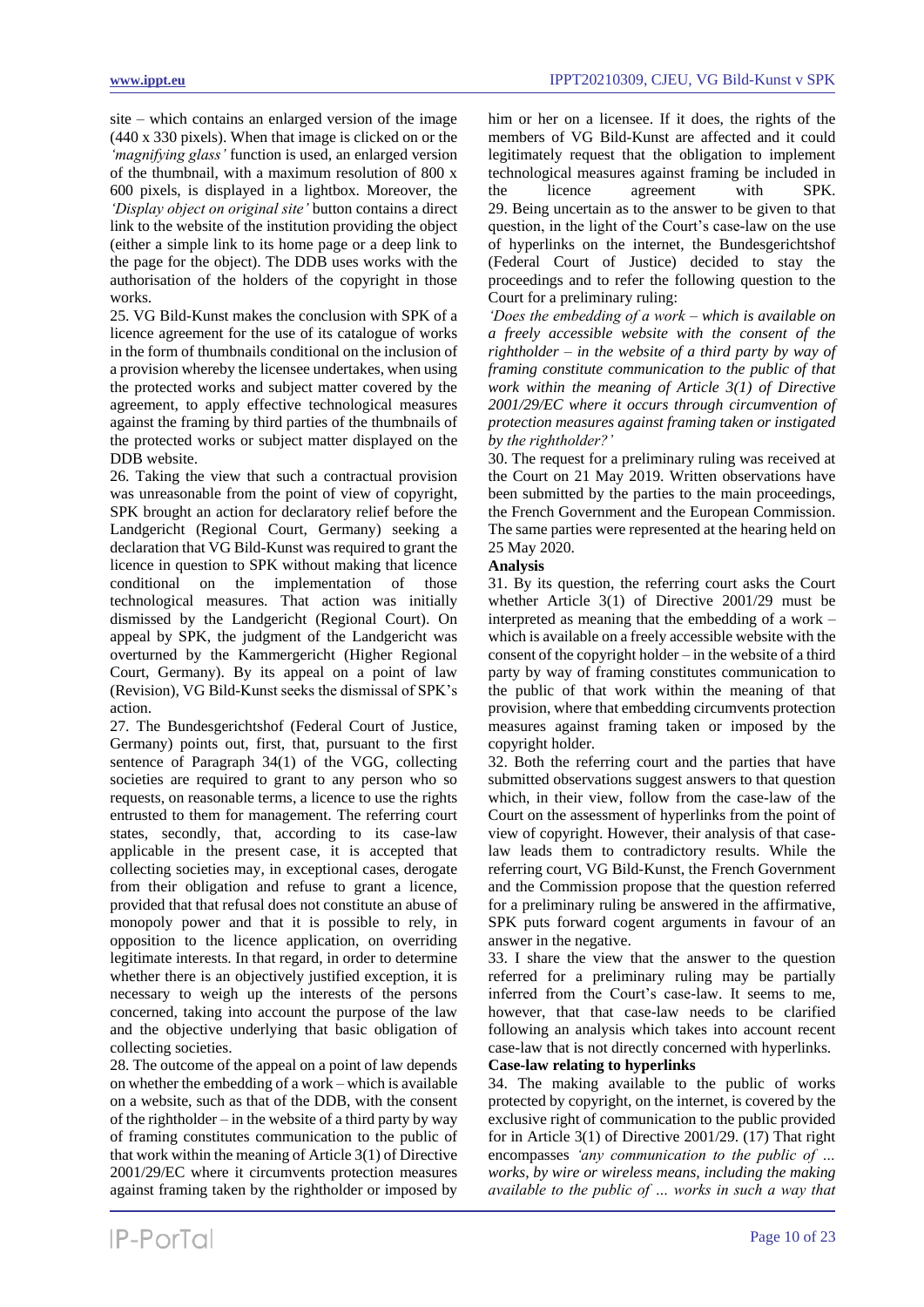*members of the public may access them from a place and at a time individually chosen by them'*. On the internet, it is making available to the public which plays a major role, although *'conventional'* communication also occurs. (18)

35. The question which therefore arises in relation to hyperlinks is whether the inclusion on a webpage of a link to another person's work available on the internet (on the World Wide Web, more specifically) constitutes communication to the public within the meaning of Article 3(1) of Directive 2001/29, that is to say, whether the inclusion of such a link is covered by the exclusive right of the holder of the copyright in that work. 36. In the judgment in Svensson and Others, (19) the Court answered that question, in principle, in the negative. The Court found, in the first place, that a hyperlink did indeed constitute an act of communication, since the link affords users direct access to the work. (20) That communication is directed at a public consisting of an indeterminate and fairly large number of people, that is to say a public. (21) 37. In the second place, however, the Court held that, in the case of a work already freely available on a website, the public targeted by a hyperlink posted on another website did not constitute a new public in relation to the public for the initial communication. The Court considered that the public targeted by the initial communication consisted of all potential visitors to a freely accessible website, that is to say all internet users. All those users therefore should have been taken into account by the copyright holder at the time of the initial communication. (22) Logically, the hyperlink could not provide access to the work to a wider circle of users. 38. In the event of secondary communication effected by the same technical means as the initial communication (which is the case for all communications on the World Wide Web), the case-law of the Court requires the existence of a new public for that secondary communication to be covered by the exclusive right of communication to the public provided for in Article 3(1) of Directive 2001/29. (23)

39. The Court therefore concluded that the posting on a website of a hyperlink (a *'clickable link'* in the words of the judgment in question) to a work protected by copyright which is already freely accessible on the internet does not require the authorisation of the holder of the copyright in that work. (24) It could be otherwise only if the link makes it possible to circumvent restrictions on access to the work on the original site, in which case the link would have the effect of extending the public for the initial communication and of giving a new public access to it. (25)

40. That analysis was quickly confirmed in so far as concerns hyperlinks using the framing technique. (26) 41. Subsequently, the Court explained that the analysis described above applied only where the work was initially communicated with the consent of the copyright holder. (27)

42. As regards links to websites on which works are made available to the public without the authorisation of copyright holders, the Court held that they constituted a communication to the public within the meaning of Article 3(1) of Directive 2001/29 if the user who posted the link knew or ought to have known that that link leads to a work made available to the public without the authorisation required by copyright. (28) Where that user is acting for financial gain, knowledge of the facts must be presumed, although that presumption is rebuttable. (29)

43. To summarise the case-law relating to hyperlinks, where a link leads to a work which has already been made freely available to the public with the authorisation of the copyright holder, that link is not considered to be a communication to the public within the meaning of Article 3(1) of Directive 2001/29, since, although it constitutes an act of communication, the link is directed at a public which had already been taken into account by the copyright holder when the work was initially made available, that is to say all internet users. **Critical analysis of the case-law relating to hyperlinks**

44. The case-law approaches which I have just considered are not always immediately obvious and may raise some questions, in particular in relation to three major issues: the classification of links as *'acts of communication'* (of making available), the introduction of the subjective criterion of knowledge of the facts into the definition of the concept of *'communication to the public'* and the application to the internet of the *'new public'* criterion. (30)

## **The classification of hyperlinks as** *'acts of communication'*

45. As I recalled in point 36 of this Opinion, the Court held in the judgment in Svensson and Others (31) that a hyperlink to a protected work accessible on the internet constituted an act of communication of that work for the purposes of the right of communication to the public as governed by Article 3(1) of Directive 2001/29. However, that statement is, from a technical perspective, far from self-evident. (32)

46. Admittedly, I do not share the view expressed in that regard, according to which each act of communication must necessarily involve a transmission or retransmission of the work. (33) In particular, the most widespread form of communication on the World Wide Web, that is to say the making available to the public of works in a manner which allows each person to access them at a place and time individually chosen by him or her, presupposes no transmission. In that situation, a work is made available to the public, that is to say stored on the server which hosts the website in question, and the public is able to access that site using its URL address. A form of transmission of the work occurs only after a member of the public accesses that server, because when he or she does so the webpage visited is temporarily reproduced on his or her client computer. 47. However, the Court has pointed out that, for there to be an act of communication, it is sufficient that a work is made available to the public, irrespective of whether members of the public actually access it. (34) In other words, Article 3(1) of Directive 2001/29 applies as soon as a work is made available to the public, even before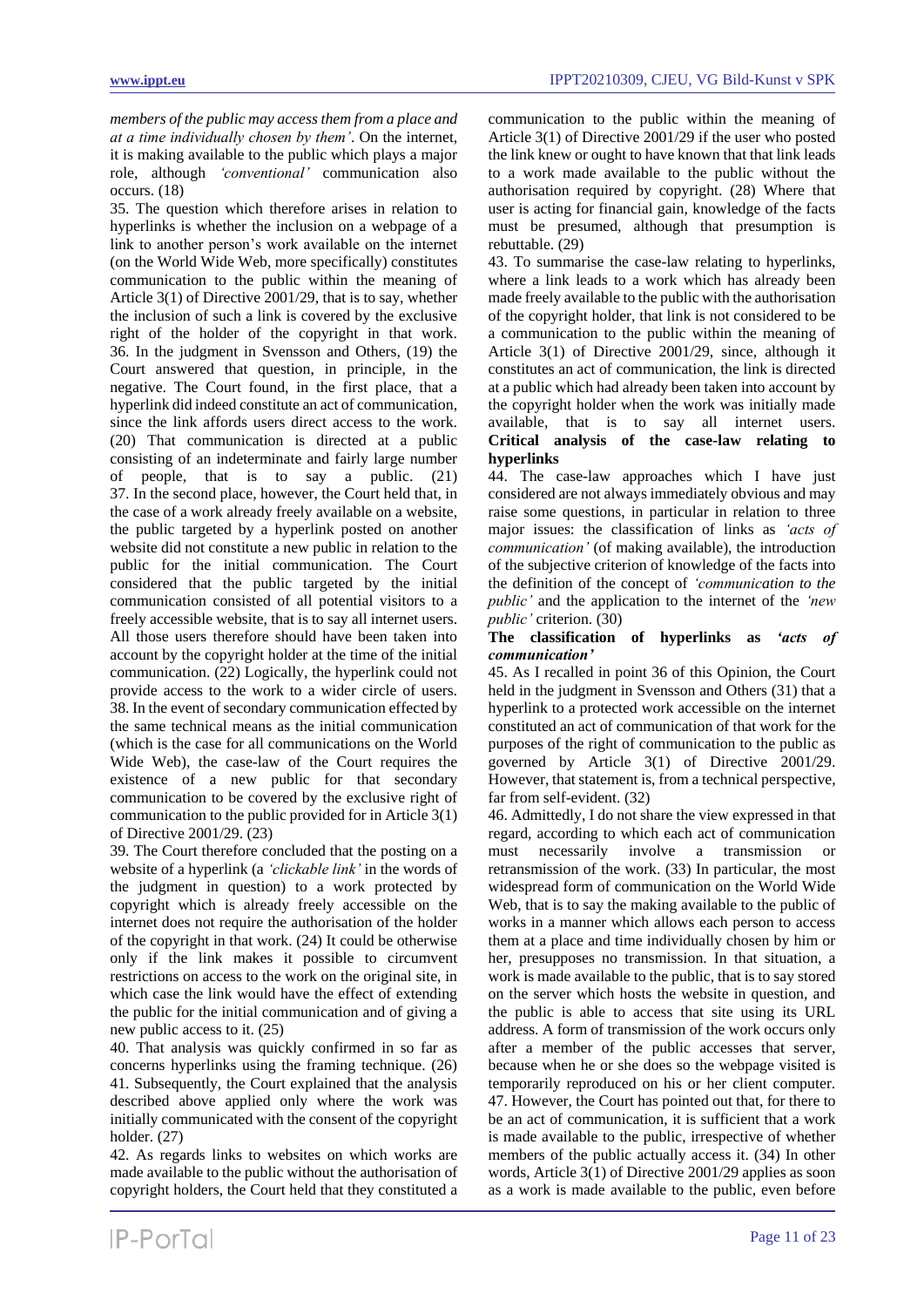the actual transmission of the work takes place. 48. That said, in the case of a hyperlink to a work which is already freely accessible on the internet, the making available of the work to the public occurs on the original website. The link, for its part, is merely an instruction given to the web browser to access the work by following the URL address contained in that link. The user is thus redirected to another website. The connection (and thus the transmission of the work) then occurs directly between the user's client computer and the server(s) hosting the target site of the link, with the site containing that link playing no intermediary role. (35) Moreover, the URL address to which a link leads is generally displayed by right-clicking on that link. It is then possible to copy that link to the address bar of the browser in order to access the same location as that referenced by the hyperlink. The link merely automates that process, thereby allowing access to another website *'in one click'*.

49. However, the Court went beyond that purely technical analysis in holding that a hyperlink constitutes an act of communication in that it provides *'direct access'* to the work contained on another website. (36) 50. In my view, that functional approach takes into account elements other than mere fact that a connection with the targeted website is made automatically. What is much more important, and what makes hyperlinks so powerful as the building blocks of the World Wide Web, is the fact that the link contains the URL address of the targeted webpage, thus relieving the user from having to search for that address (or the link is the result of the user's search, as is normally the case with internet search engines). Although a resource may be available on the internet, it is accessible only through its URL address. If users are not aware of that address, the availability of the resource is purely theoretical. The most effective way to transmit the URL address of a webpage is to create a hyperlink to that page. It is not by chance that the *'telephone directories'* of the World Wide Web, namely search engines, use the technique of hyperlinking. 51. It is therefore that technological capability of giving direct access to a work specified by its URL address (or the address of the webpage containing that work) which justifies, in my view, the classification of hyperlinks as *'acts of communication'* within the meaning of Article 3(1) of Directive 2001/29.

The subjective element in communication to the public 52. It should be recalled that the rule laid down by the Court in the judgment in Svensson and Others, (37) according to which a hyperlink to a work freely accessible on the internet does not constitute a communication to the public within the meaning of Article 3(1) of Directive 2001/29, is applicable only where the work in question has been made available to the public with the authorisation of the copyright holder. 53. If not, that is to say where the work has been made available without the authorisation of that rightholder, the legal situation resulting from the Court's case-law is much more complex. The Court has held that, in such circumstances, the question of whether there is a communication to the public depended on whether the user who posted the link knew or ought to have known that the work targeted by that link was made available to the public without the consent of the copyright holder. In the case of links provided for financial gain, knowledge of the facts must be presumed, although that presumption is rebuttable. (38)

54. The Court drew that distinction with the legitimate aim of preserving the fair balance between, on the one hand, the interests of copyright holders and, on the other hand, the protection of the interests and fundamental rights of users of protected objects. (39) Nevertheless, that solution is unorthodox from the point of view of general copyright rules, in particular in that it introduces a subjective criterion (knowledge of the facts) into the definition of an objective element, namely the scope of the acts subject to the exclusive right of the author. (40) **The** *'new public'* **criterion**

55. Although application of the *'new public'* criterion in order to assess whether there has been a communication to the public of works protected by copyright was contemplated even before the entry into force of Directive 2001/29, (41) it was only after the entry into force of that directive that that criterion was adopted by the Court, first of all in the context of the retransmission of television broadcasts. (42) According to the current formulation of that criterion, a secondary communication of a protected work using the same technical means as the initial communication must be directed at a new public, that is to say, a public which was not taken into account by the copyright holder at the time of the initial communication, in order to be categorised as a *'communication to the public'* within the meaning of Article 3(1) of Directive 2001/29 and to be therefore subject to that rightholder's exclusive right. (43)

56. Applied to the internet, that criterion is based on the assumption, which is a kind of legal fiction, (44) that a work, as soon as it is made freely available to the public on the World Wide Web, can be viewed by any internet users and that all those users must therefore be regarded as having been taken into account by the copyright holder as a public when the work was initially made available. (45) I call this a legal fiction because that assertion, while true in theory, overlooks the fact that the cyberspace formed by the World Wide Web is quite simply too vast for anyone to be able to know about, let alone access, all its resources.

57. That assumption is not only based on an artificially constructed and fictitious premiss but, taken to its logical conclusion, results in exhaustion of the right of communication to the public, though this is expressly excluded by Article 3(3) of Directive 2001/29. As I shall demonstrate below, that assumption now seems to be outdated in the Court's case-law. **A new reading of the case-law relating to hyperlinks** 58. That analysis of the Court's case-law on hyperlinks leads me, without calling that case-law into question, to propose an adaptive reading of it, in line with the Court's more recent case-law.

59. Although the Court uses conventional copyright terminology, defining acts subject to the exclusive right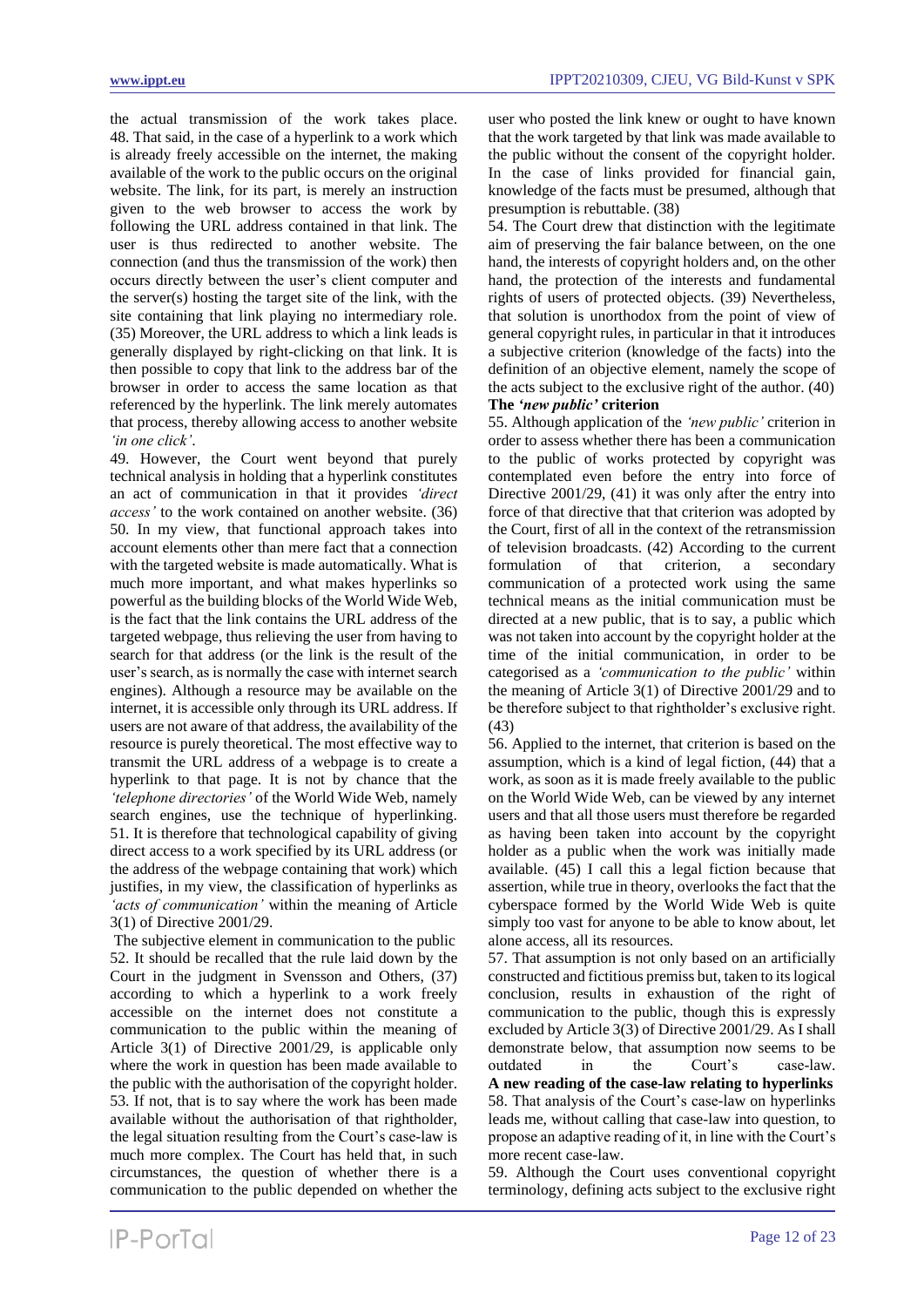of the author and distinguishing them from those not subject to that right, it does not approach copyright from a theoretical perspective. When the Court is required to provide an interpretation of EU law, in the present case Directive 2001/29, though the requested interpretation is abstract and therefore applicable erga omnes, it is nevertheless based on a specific dispute referred to the Court by a national court, and the Court must give an answer which enables the national court to establish a party's liability for copyright infringement. The Court must therefore set out the conditions governing that liability, a task which goes far beyond a simple definition of the parameters of the act covered by the author's exclusive rights. A more restrictive approach might jeopardise the effectiveness of the harmonisation brought about by Directive 2001/29, leaving the national courts to make necessarily divergent assessments of the decisive elements of such liability. (46) 60. Accordingly, the Court has ruled that both the making available and management, on the internet, of a sharing platform for protected works in the context of a peer-to-peer network and the sale of a multimedia player on which there are pre-installed hyperlinks to websites – that are freely accessible to the public  $-$  on which copyright-protected works have been made available to the public without the consent of the copyright holders fall within the concept of *'communication to the public'* within the meaning of Article 3(1) of Directive 2001/29, (47) even though in both cases the actual making available of the works to the public took place at an earlier stage. The Court based its decision on the essential role of the user concerned and his or her full knowledge of the facts when giving effective access to those works. (48)

61. That approach may also lead to a reduction in liability. In a different sphere of copyright law (more specifically, in the sphere of related rights), the Court has held that the phonogram producer's right to reproduce and distribute his or her phonogram, recognised in Article 2(c) of Directive 2001/29, does not allow him or her to prevent another person from taking a sound sample of his or her phonogram for the purposes of including that sample in another phonogram, if that sample is included in the phonogram in a modified form unrecognisable to the ear, (49) although any use of a sample of a phonogram clearly requires a reproduction of that phonogram.

62. As regards hyperlinks, the Court's approach focusing on defining the conditions governing liability for copyright infringement explains, in particular, the introduction of the subjective element into the analysis of the act potentially giving rise to that infringement. (50)

63. The *'new public'* criterion, which, as I have pointed out, has allowed the Court to hold that hyperlinks did not, in principle, require the authorisation of the copyright holder, (51) must, in my view, be understood in the same vein.

64. It will be recalled that, according to that criterion, a secondary communication of a work to the public using the same technical means and directed at the same public as that which was taken into account by the copyright holder at the time of the initial communication does not require fresh authorisation. (52) This is true of hyperlinks which, in using the same technical means, namely the World Wide Web, are directed at the same public as the initial communication, that is to say all internet users, if that initial communication was made without restrictions on access.

65. However, first of all, the Court itself has already noted that that solution might be justified not so much by the absence of an act of communication, because such a communication exists in its view, but by the fact that, since the copyright holder is familiar with the architecture of the internet (or, more precisely, of the World Wide Web), he or she is deemed, in authorising the making available of the work to the public without restriction, to have authorised also the posting of hyperlinks to that work. The Court has ruled that, while any act subject to an exclusive right of the author must receive his or her prior consent, Directive 2001/29 does not require that such consent must necessarily be given expressly. (53)

66. Then, referring expressly to the judgment in Svensson and Others, (54) the Court stated that *'in a case in which it was questioned about the concept of a "new public", the Court held that, in a situation in which an author had given prior, explicit and unreserved authorisation to the publication of his or her articles on the website of a newspaper publisher, without making use of technological measures restricting access to those works from other websites, that author could be regarded, in essence, as having authorised the communication of those works to the general internet public'*. (55)

67. It remains necessary to examine whether that implicit consent on the part of the copyright holder can indeed apply to *'the general internet public'*. It seems to me that it cannot.

68. The limits of that assumption were highlighted in the case that gave rise to the judgment in Renckhoff. (56) That case was concerned not with a hyperlink to a protected work, but with a work which was downloaded from a website on which it had been made available to the public with the authorisation of the author and which was posted online on another website without his authorisation.

69. However, if the *'new public'* criterion were to be applied literally, (57) that act would not be covered by the exclusive right of the copyright holder, because as long as the work in question was accessible with the authorisation of that rightholder on the first website (or on any other website, not necessarily the website from which the work was copied), the making available of the work on the second website was not directed at a new public, since all internet users were taken into account when the work was first made available. Thus, the copyright holder would lose control over the dissemination of his or her work, which, as the Court recognised in its judgment, would lead to the exhaustion of his or her exclusive right. (58) 70. Accordingly, the Court ruled that the scope of the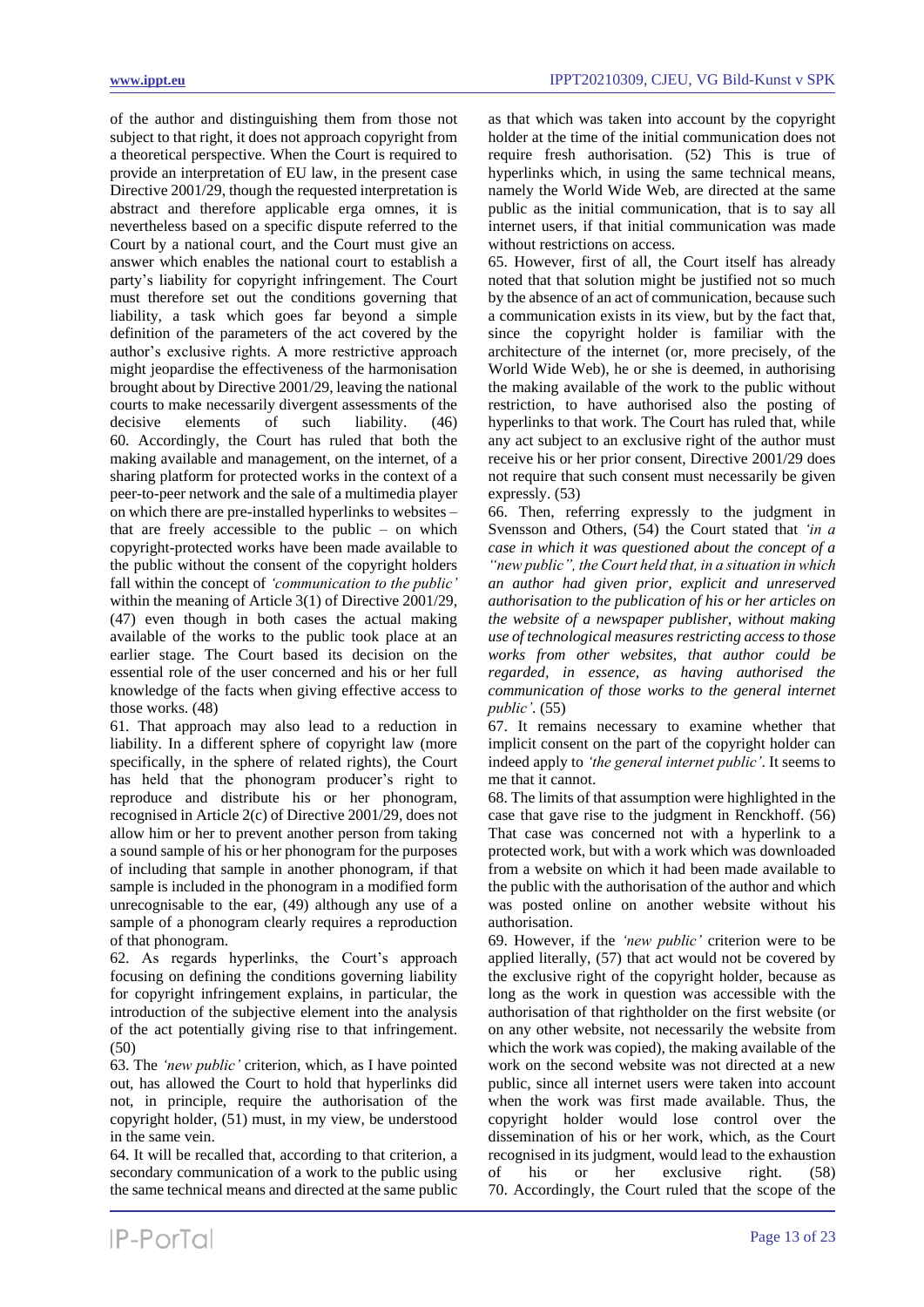*'new public'* criterion should be limited by modifying the definition of the public which is supposed to have been taken into account by the copyright holder when the work was initially made available. The Court therefore held that that public was composed solely of users of the website on which that initial making available of the work took place *'and not of users of the website on which the work was subsequently published without the consent of the rightholder, or other internet users'*. (59)

71. Thus, following the judgment in Renckhoff, (60) the legal fiction that all (actual and potential) internet users are targeted whenever a protected work is made freely available to the public on the internet is similarly no longer tenable in the context of hyperlinks. It not only leads to de facto exhaustion on the internet of the right of communication to the public, but is also logically irreconcilable with that judgment. 72. Indeed, imagine the implications of the judgment in Svensson and Others (61) in a situation similar to that of the case that gave rise to the judgment in Renckhoff. According to the judgment in Renckhoff, the act of downloading the protected work from a website on which it had been made available to the public with the authorisation of the copyright holder and of posting that work on another website infringes the rights of that rightholder. However, the posting on the second website of a link to the same work available on the first website, even using the framing technique, so that the work appears as if it were posted on the second website, would not be subject to the author's exclusive rights and would therefore not infringe those exclusive rights. (62) However, in both cases the public to whom the work was initially made available is the same: all internet users! 73. It is therefore necessary to conclude, as did the Court in the judgment in Renckhoff, (63) that the public which was taken into account by the copyright holder when making a work available on a website is composed of the public which visits that site. Such a definition of the public taken into account by the copyright holder actually reflects, in my view, the reality of the internet. Although a freely accessible website may in theory be visited by any internet user, in practice the number of potential users likely to access it, while admittedly variable, is approximately determined. The copyright holder takes into account the extent of that circle of potential users in authorising the making available of his or her work. This is important in particular when the work is made available under a licence, since the potential number of presumptive visitors may be an important factor in determining the price of the licence. 74. That website may, and in most cases will, be accessed by means of a hyperlink. The public of the site containing the link thus becomes the public of the target site of the link, that is to say the public targeted by that copyright holder.

75. To summarise, the case-law of the Court concerning hyperlinks, or more generally the communication of works to the public on the internet, must be understood, in my view, as meaning that a copyright holder, in giving consent for his or her work to be made freely available to the public on a webpage, takes into account the entire public likely to access that webpage, including by means of hyperlinks. Consequently, those links, while constituting acts of communication, since they give direct access to the work, are in principle covered by the authorisation given by the copyright holder at the time of the initial making available of the work and do not require additional authorisation.

## **Application in cases involving the embedding in webpages of works from other websites**

## **The scope of the question referred for a preliminary ruling**

76. It should be recalled that, by its question referred for a preliminary ruling, the referring court asks whether the embedding, by way of framing, in a website of a protected work made freely available to the public on another website with the authorisation of the copyright holder constitutes a communication of that work to the public, within the meaning of Article 3(1) of Directive 2001/29, where it circumvents protection measures against framing taken or imposed by the copyright holder on the second website.

77. Certain terminological aspects must be clarified at the outset. Internet terminology has not been established with Cartesian clarity and the terms *'framing'*, *'inline linking'* and *'embedding'* are sometimes used synonymously. In its case-law, the Court has also adopted the French term *'transclusion'* (*'framing'*), which seems to be capable of denoting all those techniques. Although the referring court refers in its question to framing, it is reasonable, in my view, to assume that the issue in the main proceedings concerns, or may concern, all means of incorporating into a webpage a resource from another website. 78. Such a result can be achieved using techniques other than framing, which consists in dividing the screen into several parts, each of which may display the content of another website. For example, inline linking makes it possible to embed an element, usually a graphics or audiovisual file, in a webpage from another website. (64) The embedded element then appears on the screen automatically, without the user having to click on the link. That automatic process seems to me to be much more important from the point of view of copyright than whether or not framing is used. I shall develop this idea in more detail below.

79. There are technological protection measures against those types of links. Those measures include, in particular, the insertion into the HTML code for the protected webpage of instructions which prevent the link from working, which prevent the page from opening in a frame by requiring a new window or tab, or which send another image, for example a copyright warning, instead of the element sought.

80. The question referred for a preliminary ruling must therefore be understood as relating to whether Article 3(1) of Directive 2001/29 must be interpreted as meaning that the embedding of a work – which is freely available to the public on one website with the consent of the copyright holder – in another website by means of hyperlinks, so that the work appears on the latter website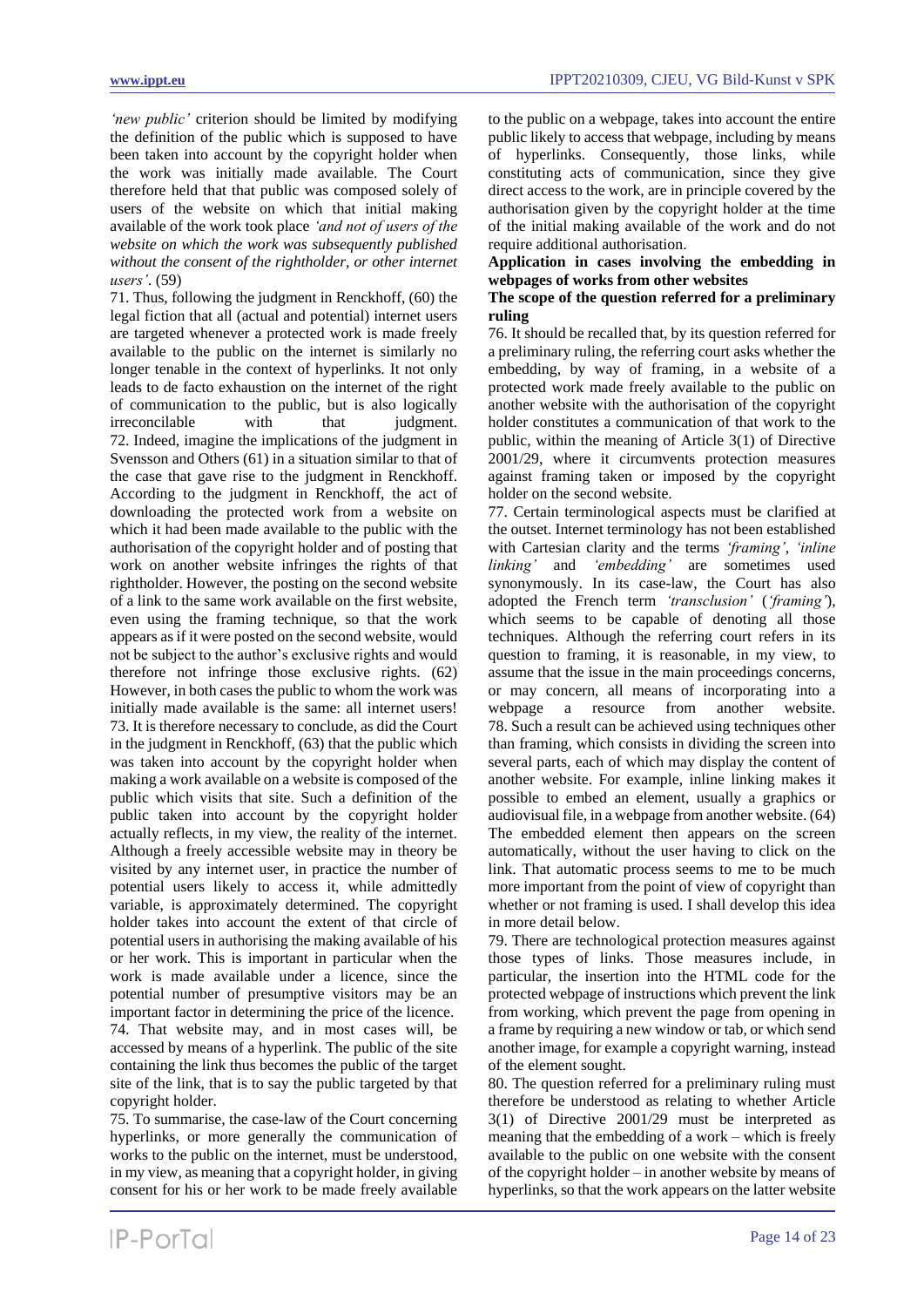as if it were an integral part of that website, constitutes a communication to the public within the meaning of that provision, where that embedding circumvents protection measures against such use of the work. **Clickable links**

81. As I have pointed out, according to the settled caselaw of the Court, the act of posting a hyperlink to a work protected by copyright made freely available to the public on another website with the consent of the copyright holder constitutes an act of communication of that work within the meaning of Article 3(1) of Directive 2001/29.

82. For that reason, I do not concur with SPK's assessment that it follows from the Court's case-law that hyperlinks to protected works, including those using framing or similar techniques, fall outside the exclusive rights of copyright holders, so that there can never be a communication to the public, even if those rightholders apply protection measures against the use of such links. 83. It is clear from the Court's case-law that the posting of a hyperlink is indeed a relevant act from the point of view of copyright, in that it gives direct access to a work. However, that act does not require additional authorisation by the copyright holder because, in so far as that act targets the public which had already been taken into account by the copyright holder when the work was initially made available, it is covered by the authorisation given by that rightholder at the time of that initial communication.

84. As regards the definition of the public which was taken into account by that rightholder, I propose that, in the light of all the relevant case-law of the Court, that public be found to be composed of the public, including the potential public, of the website on which the work was initially made available. (65) 85. That public can access that site in various ways, in particular by means of hyperlinks. That observation does not raise any problem in the case of simple links to the site's home page. The same is true, in my view, in the case of deep links to specific pages of a site. As a matter of fact, nobody can expect that his or her work will always be read or viewed starting with the cover page or the opening credits. Moreover, this is not so much an issue of access to the works in the strict sense, but of the circumstances attending that access, such as the omission of any advertising which is associated with the work and provides income to the copyright holder. Nevertheless, this should not determine the extent of the exclusive rights of that rightholder.

86. The use of framing and, in particular, of inline frames raises more delicate questions. In that case, it is difficult to determine whether the public accessing one website from another site in that manner should be regarded as having been taken into account by the copyright holder when the work was initially made available on the first website.

87. In my view, it is quite clear that the answer must be in the affirmative where the object framed is an entire website or an entire page of that website. It is true that such use of a third party's website may constitute abuse and cause certain problems from the point of view of the author's moral rights, trade mark law or fair competition. However, from the point of view of access to the work, and therefore of the right of communication to the public, that situation is not diametrically opposed to that of conventional links. Users indeed access the target website of the link and, although that website is displayed within the page containing the link, they constitute the public of that site, that is to say the public which was taken into account by the copyright holder when the work was made available on that site. 88. The case of links to specific elements of a webpage (for example images or audiovisual files) is more problematic, in particular when the use of framing or of an inline frame makes the element appear to be an integral part of another website. However, in that situation also, by clicking on the link, the user establishes a connection with the original site of the linked element, thus causing that element to be transmitted. That user must therefore be regarded as part of the public of the original site, that is to say the public which was taken into account by the copyright holder when he or she authorised the making available of his or her work on that site.

89. Moreover, the need to activate a link indicates to the user that he or she is accessing content which does not form an integral part of the webpage containing that link. Although the authorship of that content may be concealed to a greater or lesser extent, a user reasonably aware of the way in which the internet operates should expect that the content targeted by the link may come from a source other than the webpage he or she is visiting. The copyright holder may then rely on moral rights or, where appropriate, rights in other areas of intellectual property, such as trade mark law, to combat possible abuses. (66)

90. It is, in my view, also difficult to draw a clear dividing line here, since situations can vary greatly: the framing of websites or webpages whose only significant content consists of protected works or which themselves constitute such works, deep links to protected objects which open in a separate browser window with or without an indication of the address of the original site, simple links to sites whose home page or the site itself constitutes a protected work, etc. The analysis of those different situations would require case-by-case factual assessments, with uncertain results. The circle of persons which is able to access the copyright holder's work and which he or she is deemed to have taken into account when making it available cannot depend on such factual assessments. (67)

91. I am therefore of the view that, in the case of works protected by copyright made freely available to the public on the internet with the authorisation of the copyright holder, the public accessing such works by means of clickable links using the framing technique, including inline frames, must be regarded as forming part of the public which was taken into account by that rightholder when those works were initially made available. (68) Of course, that assessment does not apply in cases where links circumvent access restrictions or in cases where hyperlinks link to works made available to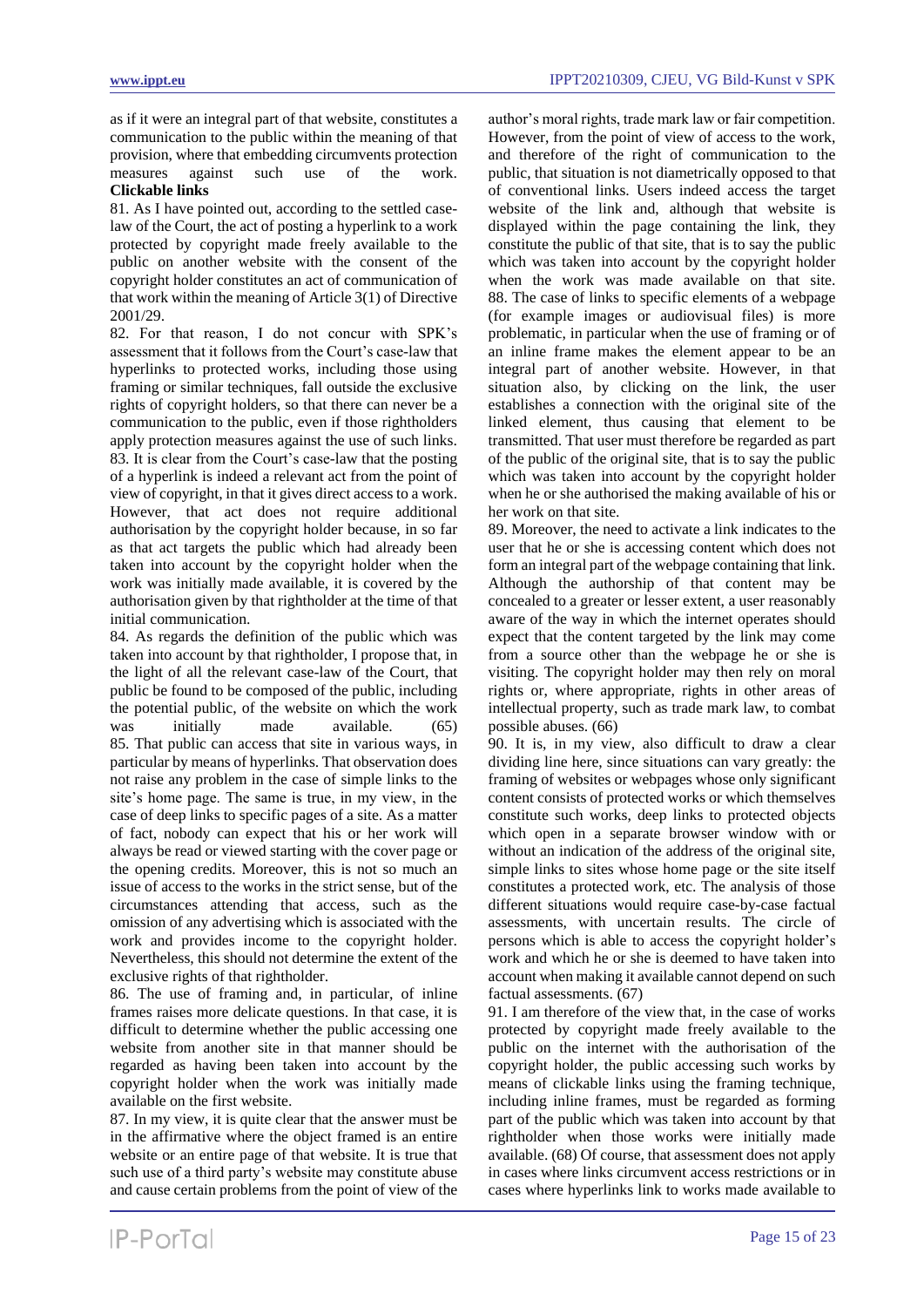the public without the copyright holder's authorisation, in which cases the solutions set out, respectively, in the judgments in Svensson and Others (69) and GS Media (70) apply.

## **Embedding**

92. I shall now examine the situation in which works protected by copyright contained on other websites are embedded in a webpage in such a way that those works are automatically displayed on that webpage as soon as it is opened, without any further action on the part of the user (inline links). I shall describe that technique as *'automatic links'*. The situation of automatic links is in my view different in several respects from that of clickable links, including those using the framing technique. (71)

## **– Automatic links as communication to the public**

93. An automatic link makes a resource appear as an integral element of the webpage containing that link. For a user, there is therefore no difference between an image embedded in a webpage from the same server and one embedded from another website. Although, in the case that gave rise to the judgment in Renckhoff, (72) the owner of the site on which the secondary communication had taken place had posted an automatic link to the image in question instead of reproducing it and uploading it from his own server, the result for the public was the same. It is only *'behind the scenes'* that the mode of operation differs.

94. Automatic links therefore make it possible to exploit, without authorisation, another person's work on the internet in a way which is, in practice, tantamount to reproducing it and independently making it available to the public. At the same time, the use of hyperlink technology serves as a cover which gives to that practice an appearance of legality, since the work is posted online, technically speaking, solely from the server hosting the original site. (73)

95. However, in the case of an automatic link, the public which enjoys the work can under no circumstances be regarded as constituting the public of the original site of that work. Indeed, for the public, there is no longer any link with the original site: everything takes place on the site containing the link. It is therefore the public of the latter site which benefits from the work. It cannot be presumed, in my view, that the copyright holder took that public into account when authorising the initial making available of the work, unless there is to be a return to an interpretation of the public as consisting of all internet users, (74) which conflicts with the judgment in Renckhoff. (75) However, in so far as the effect of an automatic link is the same as that of a reproduction made available to the public independently, I see no reason to treat them differently. Such a difference in treatment would render ineffective both the approach laid down in the judgment in Renckhoff and the author's exclusive right, which is preventive in nature, if, instead of having to reproduce a work and post it online, it were possible simply to embed it in one's own website by means of an automatic link. (76)

96. This is particularly true since the situation of an automatic link also differs from that of a clickable link from the point of view of the interpretation of the right of communication to the public as governed by Article 3(1) of Directive 2001/29.

97. By way of reminder, that exclusive right covers acts of making the work available to the public in such a way that members of the public may access it at a chosen place and time. This is the usual method of communication to the public on the World Wide Web. The work is therefore made available on a website and users initiate the transmission of the work when they access that site. In the case of clickable links, it is the act of activating the link and, therefore, the user's action which initiates that transmission. 98. In the case of an automatic link, transmission from the original site of the work is initiated by means of the automatic process written into the HTML code of the site containing the link. That site thus gives rise to the communication. Its owner therefore plays a decisive role in communicating the linked work to a public which was not taken into account by the copyright holder when the work was initially made available, namely the public of his or her own website. (77) He or she thus carries out an additional act of communication (act of transmission), independent both of the making available of the work to the public, which takes place on the original site, and of the act of giving direct access to that work, represented by the act of posting a link. That additional act requires the authorisation of the copyright holder of the work in question. 99. In the case of automatic links, it is true that, unlike the situation in the case that gave rise to the judgment in Renckhoff, the copyright holder in principle retains ultimate control over communication of the work, since he or she can remove that work from the original site, thus rendering obsolete any link to it. (78) 100. However, first, as the French Government rightly points out, presenting the copyright holder with a clearcut choice between tolerating the unauthorised use of the work by a third party or abandoning his or her own use of the work runs counter to the whole idea of copyright. The purpose of copyright is indeed to allow the copyright holder to choose freely how to exploit the work and to derive income from it, without his or her exploitation of that work leading to its subsequent unauthorised use.

101. Secondly, the copyright holder is not always in a position to remove a work from a website, as its use may be subject to a licence agreement. (79) That copyright holder would therefore be obliged to revoke his or her consent for the exploitation of the work, with all the ensuing legal and financial consequences. 102. Thirdly and lastly, loss of control by the copyright holder over his or her work is in no way a requirement for a finding of the existence of an act falling within the rightholder's exclusive rights and, therefore, of an infringement of those exclusive rights where that act is carried out without his or her authorisation. In particular, in the case of communication to the public, secondary communication may constitute such an act, while being dependent on the initial communication carried out by the copyright holder or with his or her authorisation. (80)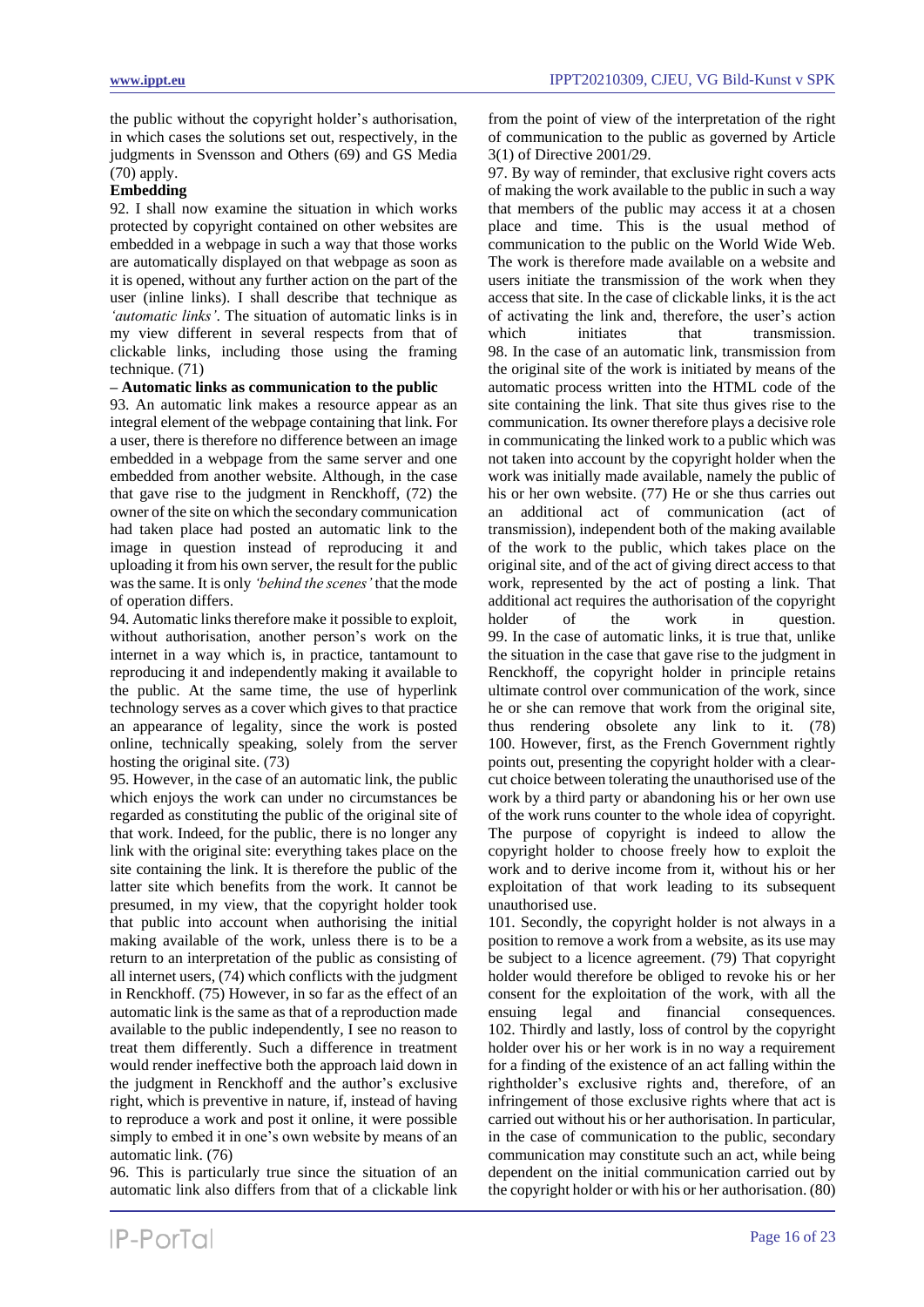103. That theoretical control exercised by the copyright holder over the initial making available of the work cannot therefore, in my view, determine the assessment, from the point of view of copyright, of the subsequent use of that work by means of an automatic link. 104. The same applies to the fact that it is relatively easy to render obsolete an automatic link by modifying the URL address of the work in question, for example by changing the name of the file containing that work. First, the copyright holder does not always control the initial making available of the work, in particular when it is made available on a licensee's website. He or she is therefore not always free to change the address of the work, just as he or she cannot remove it from the website. Secondly, that measure is possible only once use of the work by means of an automatic link has been detected, whereas the author's exclusive rights are preventive in nature, as pointed out by the Court in its case-law. (81)

105. For those reasons, it is necessary, in my view, to draw a distinction between *'clickable'* links, to which the Court's case-law refers, and automatic links, which automatically display the resource to which the link leads on the webpage containing that link, without the need for the user to take any action. Where those automatic links lead to works protected by copyright, there is, from both a technical and a functional point of view, an act of communication of the work in question to a public which was not taken into account by the copyright holder when the work was initially made available, namely the public of a website other than that on which that initial making available of the work took place.

#### **– The situation of copyright holders**

106. Such an interpretation would give copyright holders legal instruments to protect against unauthorised exploitation of their works on the internet. Accordingly, this would strengthen their negotiating position when licensing the use of those works. Indeed, who would agree to pay an appropriate price for the use of a work on the internet if it were possible and perfectly lawful to post without charge an automatic link to the author's website or to any other website on which the work in question is made available to the public? 107. That solution would also provide the flexibility necessary in cases in which copyright holders wish to allow automatic links to their works. Some authors publish their works on the internet with a view to the widest possible distribution of those works, without seeking to obtain income directly from them. Those authors could then make their work available on the internet together with a licence specifying the authorised uses (for example, commercial or non-commercial use) and the conditions of such use (for example, indication of the author's name), as with the *'Creative Commons'* licensing system. (82) Content-sharing platforms on the internet already regulate that issue in their policies on the re-use of content downloaded by their users, allowing a varying degree of freedom to those users in that regard. (83) While controversy sometimes arises as to whether those licences cover automatic linking or framing, the source of that controversy is the uncertainty surrounding the status of those techniques from the point of view of copyright. Once that uncertainty has been resolved, the platforms will be in a position to adapt their terms of service accordingly. (84)

108. Moreover, some automatic links to works made available to the public on the internet would likely fall within one of the exceptions to the right of communication to the public provided for in Article 5(3) of Directive 2001/29. I am thinking here in particular of the exceptions for quotations and for caricature, parody and pastiche (respectively, Article 5(3)(d) and (k) of Directive 2001/29), which could cover a large number of current practices on the internet. Those uses must, of course, fulfil the requirements for the application of those exceptions.

## **– The order in BestWater International**

109. Lastly, the interpretation proposed above may appear not to be fully consistent with the solution adopted in the order in BestWater International. (85) I must, however, make the following remarks concerning that order.

110. That order is based on the statement, contained in the judgment in Svensson and Others, that the finding that a clickable link does not constitute a communication of the work to a new public *'cannot be called in question were the referring court to find … that when Internet users click on the link at issue, the work appears in such a way as to give the impression that it is appearing on the site on which that link is found, whereas in fact that work comes from another site'*. (86) In the order in BestWater International, that situation was treated *'essentially'* in the same way as that of an inline link. (87)

111. However, as I have explained in points 93 to 105 of this Opinion, there is a substantial difference between the embedding of a resource using a technique such as inline linking and clickable links, even when they use framing. The judgment in Svensson and Others (88) concerns only clickable links. That judgment therefore could not reasonably serve as the basis for an order concerning inline linking. Moreover, it appears that the dispute in the main proceedings in that case concerned a clickable link. The operative part of the order in BestWater International refers not to inline linking, but only to framing. (89)

112. Furthermore, the referring court's wording of the question in the case which gave rise to the order in BestWater International, (90) and subsequently that order, failed to take into account certain factual circumstances which, had they been taken into account, should have led to the adoption of a different solution in that case. First, that case concerned the embedding in a website of an audiovisual work posted online on the YouTube platform. However, as I have mentioned, (91) the terms of service of that platform contain an express licence for the use by third parties of the content posted on that platform. To my knowledge, that was already the case at the time of the facts in the main proceedings in the case in question. Secondly, the work in question had been made available to the public on that platform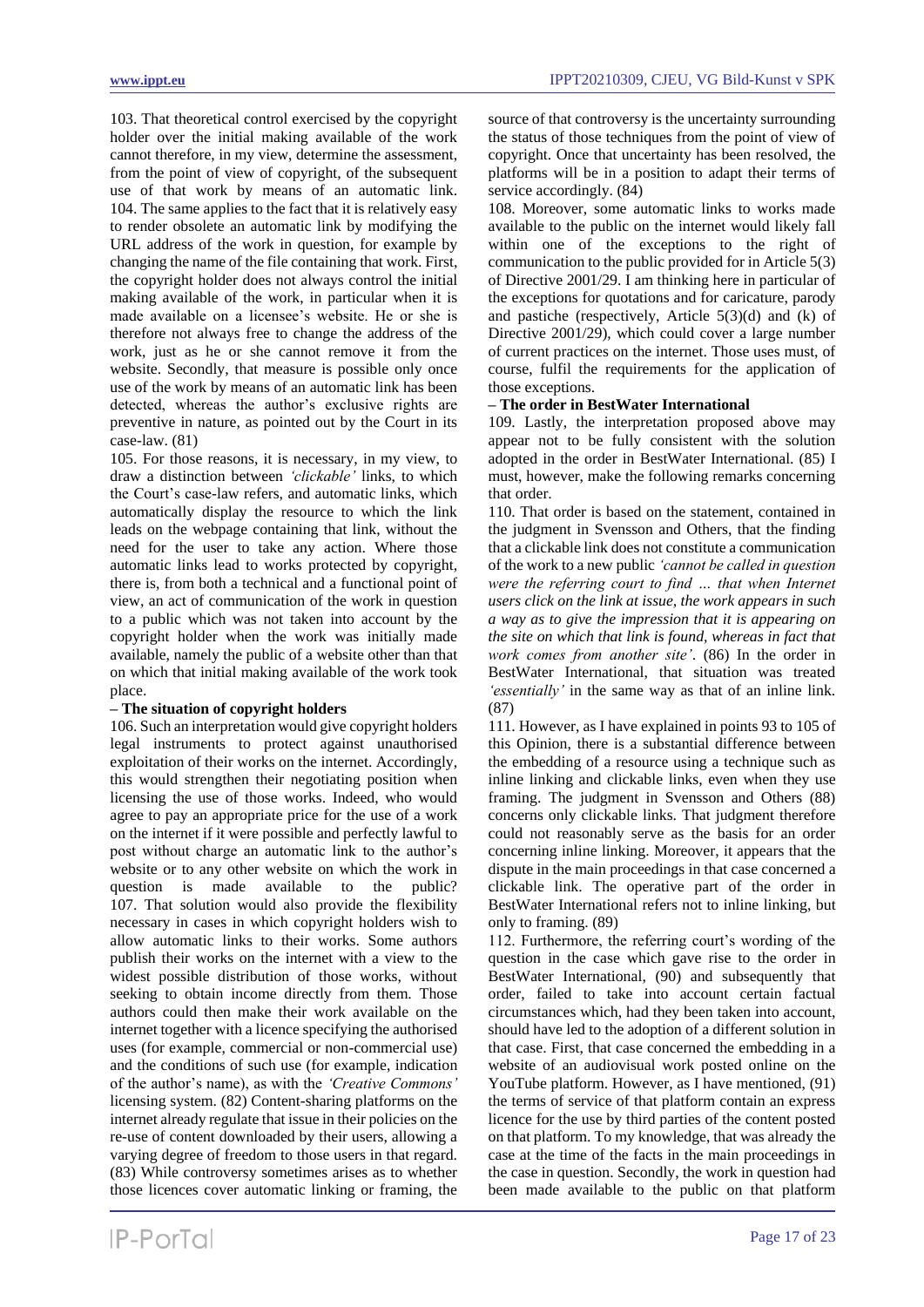without the authorisation of the copyright holder. (92) It is therefore possible that the case should have been decided in accordance with the principles subsequently set out by the Court in its judgment in GS Media. (93) 113. I am therefore of the view that the order in BestWater International (94) should not be regarded as a binding precedent as regards the assessment of automatic links in the light of the right of communication to the public as provided for in Article 3(1) of Directive 2001/29.

**– The balance between the various interests at stake** 114. The difference in treatment which I propose to apply, on the one hand, to clickable links using the framing technique and, on the other hand, to automatic links as I have defined them above may not appear to be clearly justified. Indeed, once a user has clicked on the link, the result of those two techniques is, from his or her point of view, analogous: the object of the link is displayed as an integral part of the webpage containing the link. It is therefore reasonable to ask whether clickable links using the framing technique should not, like automatic links, be regarded as acts of communication to the public where those clickable links lead to works protected by copyright. 115. However, apart from the technical and functional differences between those two types of links described in points 93 to 98 of this Opinion, it seems to me that that distinction enables the best possible achievement of one of the objectives of Directive 2001/29, that is to say the objective of ensuring a fair balance between the interests of copyright holders and the interests of users. (95) It is often difficult for a user to know with certainty whether the object to which he or she has posted a link on his or her webpage constitutes a work protected by copyright. Even a simple link is not without some risk, as the home page of a website or the entire website may constitute such a work. That difficulty could have the effect of discouraging internet users, to an extent which is in my view disproportionate to the legitimate interests of copyright holders, from using the technique of framing, which is widespread on the internet and is very useful to its operation and to the attractiveness of many websites.

116. By contrast, it should be noted, first, that the distinction between clickable and automatic links is easily perceptible to any internet user and should not create any uncertainty. Moreover, automatic links are rarely used to embed entire webpages or websites. That technique is normally used to embed graphics and audiovisual files.

117. Secondly, the Court's observation that hyperlinks contributed to the sound operation of the internet by enabling the dissemination of information in that network (96) is undoubtedly true of clickable links. (97) However, I do not think that the same argument can be made in respect of automatic links. On the contrary, those links *'hoover up'* content present on the World Wide Web, freeing users from having to *'surf'* between different websites. Those links therefore contribute to the monopolisation of the World Wide Web and the concentration of information in the hands of a limited

number of market-dominant services belonging to an even smaller number of companies. 118. It seems to me, therefore, that the balance between the various interests at stake justifies a difference in treatment between clickable links, including those using the framing technique, and automatic links. While it may be presumed that copyright holders have taken clickable links into account when authorising the making available of their works on the internet, they cannot be required to tolerate automatic links. 119. Accordingly, I propose that Article 3(1) of Directive 2001/29 be interpreted as meaning that the embedding in a webpage of copyright-protected works freely available to the public with the authorisation of the copyright holder on other websites in such a way that those works are automatically displayed on that page as soon as it is opened, without any further action on the part of the user, constitutes a communication to the public within the meaning of that provision. 120. This applies irrespective of whether the work is embedded in the form of a thumbnail or whether, as in the main proceedings, the embedded object is a miniature of the original work. The change in size plays no role in the assessment of the existence of an act of communication to the public as long as the original elements of the work are perceptible. (98) Moreover, the size of an image on a webpage is relative, since it depends on the resolution of the image and the size of the screen on which it is displayed. The display size is adapted not only to the design of the webpage but also usually to the screen size of the device on which that page opens. However, images are rarely displayed at their actual size, since for contemporary files that size often exceeds the size of a standard computer screen. It is therefore difficult to determine what constitutes a thumbnail and what constitutes the *'normal'* size of the image.

#### **Protection measures**

121. However, the interpretation which I propose to give regarding automatic links does not fully answer the question raised by the referring court. Treating automatic links as acts of communication to the public does not resolve the issue, raised in the question referred, of whether it is also necessary to regard the use of framing involving clickable links as communication to the public where those links circumvent technological protection measures against framing. 122. According to VG Bild-Kunst, the French Government and the Commission, that question should be answered in the affirmative. The referring court also takes that view.

123. I must admit that that solution seems striking at first glance. It certainly has the merit of being clear. As the French Government observes, the use of technological protection measures clearly indicates the copyright holder's intention not to allow public access to his or her work by means of hyperlinks using the framing technique. That expression of intention delimits with certainty the circle of persons taken into account by that rightholder when the work was initially made available.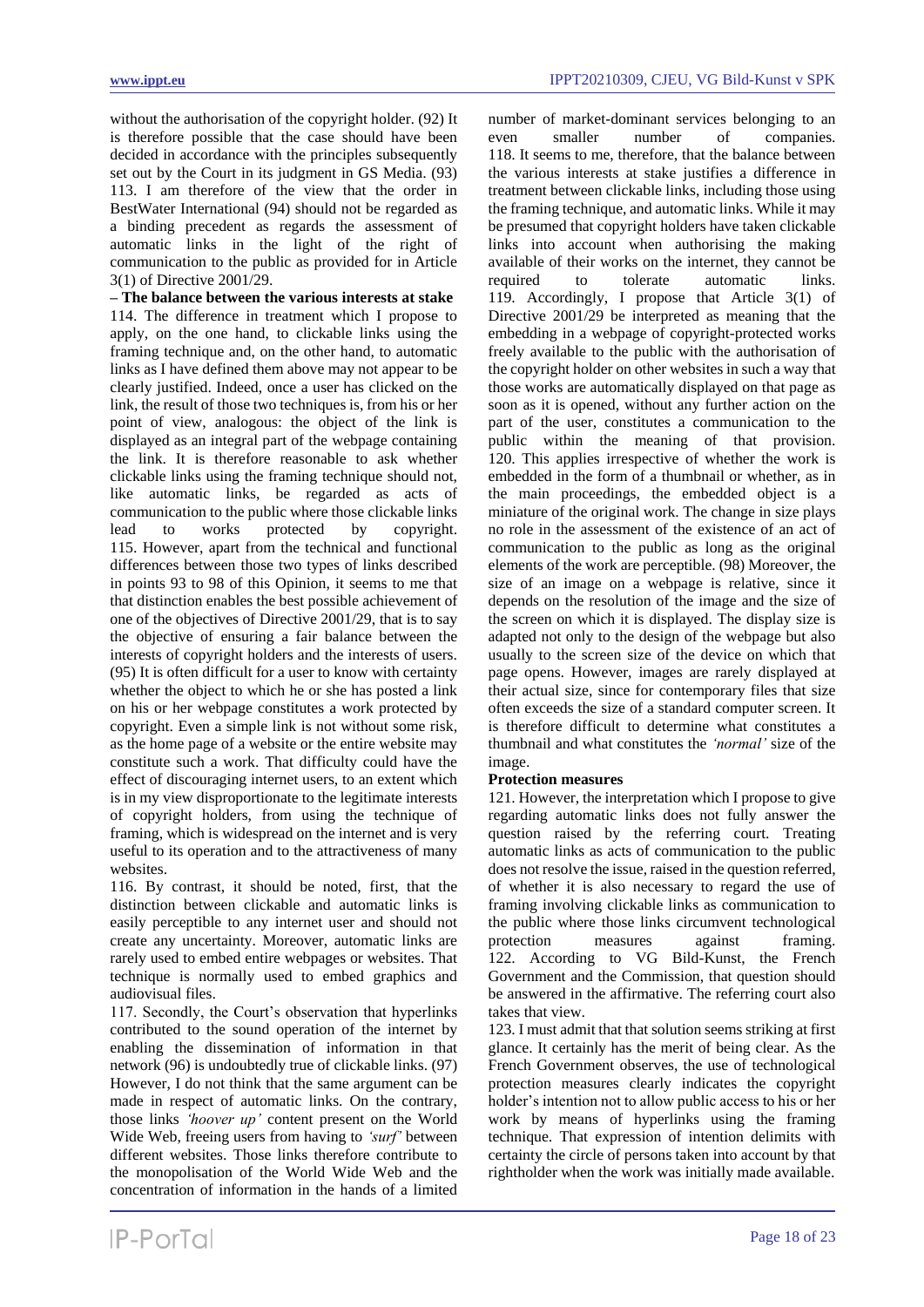124. I think, however, that there are several major arguments against such an interpretation. 125. First, in many situations where protected works are made available to the public on the internet (or, more precisely, on the World Wide Web), the copyright holder is not in a position to decide upon the use of technological protection measures. That is the case, in particular, for works posted online under licence, that is to say not by the copyright holder him- or herself, but by a third party with his or her permission. (99) That is also the case for works posted online on various sharing platforms, whose users control neither the content protection policy nor the use of the technological protection measures for that content. Lastly, the present case shows that collective management organisations may require the use of such protection measures without being expressly mandated by their members. 126. In all those situations, I do not see how whether or not technological protection measures are used can be regarded as reflecting any intention on the part of a copyright holder as regards access to his or her work by means of hyperlinks using the framing technique. 127. Secondly, the proposed solution is based on an analogy with the solution put forward by the Court in the judgment in Svensson and Others, according to which '*where a clickable link makes it possible for users of the site on which that link appears to circumvent restrictions put in place by the site on which the protected work appears in order to restrict public access to that work to the latter site's subscribers only, and the link accordingly constitutes an intervention without which those users would not be able to access the works transmitted, all those users must be deemed to be a new public, which was not taken into account by the copyright holders when they authorised the initial communication, and accordingly the holders' authorisation is required for such a communication to the public'*. (100) In other words, a hyperlink requires authorisation by the copyright holder only where it widens the circle of the public having access to the work as compared to the public which was taken into account by that rightholder when the work was initially made available, in particular by circumventing the access restrictions employed when it was initially made available.

128. However, there is a fundamental difference between the access restrictions at issue in that judgment and protection measures against framing. Access restrictions actually limit the circle of persons capable of having access to the work in question. Persons who gain access to it by circumventing those measures therefore constitute a new public, that is to say a public which was not taken into account by the copyright holder when he or she made his or her work available. While it is true that that copyright holder does not always have control over the use of those measures, their use normally constitutes an element in the negotiation of the price of the user licence, since it determines the expected income from such use and, therefore, the value of the licence. The copyright holder therefore takes those restrictions into account when agreeing a price for the licence. As regards cases where copyright holders themselves make works available, those copyright holders normally have a certain degree of control over the circle of persons having access to the works. That is true, in particular, of *'bespoke'* websites, but also of sharing platforms which usually make it possible, at the very least, to specify whether an online posting is *'public'* or *'private'*. Accordingly, it is in my view permissible to take the view that the choice made in that regard by the copyright holder actually reflects, at least in most situations, his or her intention in so far as concerns the public which he or she had taken into account when the work was initially made available.

129. The situation is quite different in the case of protection measures against framing. Those measures restrict neither access to a work nor even a means of accessing it, but only a manner of displaying it on a screen. They often cause a browser to refuse to open the target page of the link in a frame and then either offer to open that page in a new window or open it automatically in place of the page containing the link. The link then behaves like a standard hyperlink. In those circumstances, there can be no question of a new public, because the public is always the same: the public of the website targeted by the link. There is therefore no analogy with measures restricting access to the work as regards the assessment of the existence of a new public. Thus, quite apart from the fact that the use of such measures only rarely reflects the intention of the copyright holder, those measures do not determine the circle of persons taken into account as the potential public for which the work was made available. The possible circumvention of those measures therefore does not widen that circle and accordingly cannot constitute an act of communication to the public under the *'new public'* doctrine.

130. Thirdly and lastly, the solution of linking the scope of the author's exclusive rights to the application not of technological measures to restrict access but of technological measures to protect against certain practices on the internet would, in my view, push EU copyright in a dangerous direction. Such a solution would in fact mean that the application of technological protection measures would be a prerequisite for the legal protection conferred by copyright and would run counter to the principle that the protection conferred by copyright is unconditional. (101) The Court has already expressly rejected the idea that the protection conferred by the right of communication to the public could be made conditional on whether the copyright holder has limited the ways in which internet users can use the work. (102)

131. In my view, it is preferable to delimit with certainty the scope of the author's exclusive rights and to permit opt-out solutions, such as those described in point 107 of this Opinion, rather than to transform the copyright system, as far as online uses are concerned, into an optin system subject to the application of technological protection measures. The objectives of Directive 2001/29 of, on the one hand, providing a high level of protection for rightholders and, on the other hand,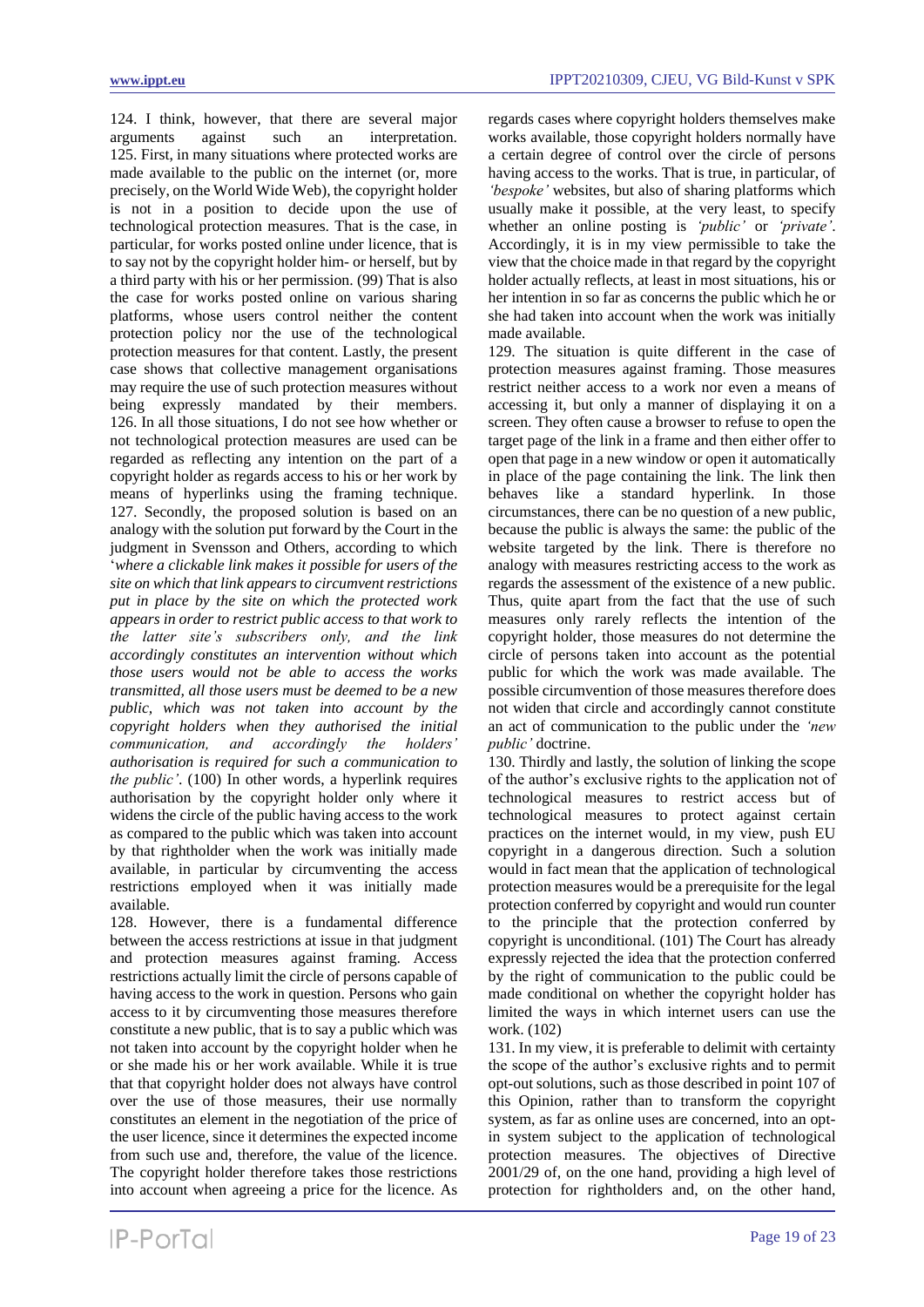ensuring a fair balance between the interests of those rightholders and the interests of users (103) will thus be better achieved.

132. For all the reasons which I have set out above, I propose that the question referred for a preliminary ruling be answered to the effect that Article 3(1) of Directive 2001/29 must be interpreted as meaning that the embedding of a work – which is made freely available on a website with the consent of the rightholder – in the website of a third party by means of framing does not constitute a communication to the public within the meaning of that provision, where that embedding circumvents protection measures against framing taken or imposed by the copyright holder.

## **Article 6 of Directive 2001/29**

133. It could still be relevant, for the resolution of the dispute in the main proceedings, to determine whether technological protection measures against the embedding in webpages of works contained on other websites are themselves eligible for protection – legal protection, this time – pursuant to Article 6 of Directive 2001/29.

134. Under that Article, Member States are obliged to ensure legal protection against the circumvention in full knowledge of the facts of any effective protection measures. Protection measures for the purposes of that provision are, inter alia, technologies designed to prevent or restrict acts which are not authorised by copyright holders. Those measures are to be deemed effective where they give rightholders control over the use of a work, through the application, inter alia, of any process of transformation of the work. 135. It appears that protection measures against the embedding of works from other websites in principle fulfil those requirements. Those measures are technologies which, through a process of transformation of the work, that is to say of the code of the webpage containing that work, give the copyright holder control over use of the work in the form of its embedding in another website. While those measures cannot completely prevent such use, because of the existence of *'countermeasures'*, they can certainly limit it. 136. The Court has ruled, however, that the legal protection referred to in Article 6 of Directive 2001/29 applies only in the light of protecting the copyright holder against acts which require his or her authorisation. (104) I propose that the Court should rule that the embedding of works from other websites by means of clickable links using the framing technique does not require the copyright holder's authorisation, since he or she is deemed to have given it when the work was initially made available. Protection measures against such acts, though lawful, are not eligible for protection under Article 6 of Directive 2001/29. 137. By contrast, I propose that the embedding of works from other websites by means of automatic links (inline linking) requires the copyright holder's authorisation. Technological protection measures against such embedding therefore fall within the scope of Article 6 of Directive 2001/29.

138. I therefore propose that technological protection measures against the embedding in a webpage of copyright-protected works freely available to the public with the authorisation of the copyright holder on other websites, where those works are embedded in such a way that they are automatically displayed on that webpage as soon as it is opened, without any further action on the part of the user, should be regarded as constituting effective protection measures within the meaning of Article 6 of Directive 2001/29. **Conclusion**

139. In the light of all the foregoing, I propose that the Court should answer as follows the question referred for a preliminary ruling by the Bundesgerichtshof (Federal Court of Justice, Germany):

(1) Article 3(1) of Directive 2001/29/EC of the European Parliament and of the Council of 22 May 2001 on the harmonisation of certain aspects of copyright and related rights in the information society must be interpreted as meaning that the embedding in a webpage of copyrightprotected works freely available to the public with the authorisation of the copyright holder on other websites, in such a way that those works are automatically displayed on that page as soon as it is opened, without any further action on the part of the user, constitutes a communication to the public within the meaning of that provision.

(2) That article must be interpreted as meaning that the embedding of a work – which has been made freely available to the public on a website with the consent of the rightholder – in the website of a third party by means of a clickable link using the framing technique does not constitute a communication to the public within the meaning of that provision, where that embedding circumvents protection measures against framing taken or imposed by the copyright holder. (3) Technological protection measures against the embedding in a webpage of copyright-protected works freely available to the public with the authorisation of the copyright holder on other websites, where those works are embedded in such a way that they are automatically displayed on that webpage as soon as it is opened, without any further action on the part of the user, constitute effective protection measures within the meaning of Article 6 of Directive 2001/29.

1 Original language: French.

2 In order to find resources on the internet, it is necessary to convert those URL addresses, by means of DNS (domain name system) servers, into the IP (internet protocol) addresses of the servers hosting those resources. That operation is irrelevant from the point of view of copyright.

3 Judgment of 8 September 2016, GS Media (C‑160/15, EU:C:2016:644, paragraph 45).

4 A hyperlink is usually structured as follows: *'<a href="[URL address of the target resource]">[the description of the link on the original page]</a>'*. The  $tag as indicates it is a link and the location on the page$ to which the link is *'anchored'*.

5 The references to the Court's case-law in this Opinion (in electronic form) are examples of deep links.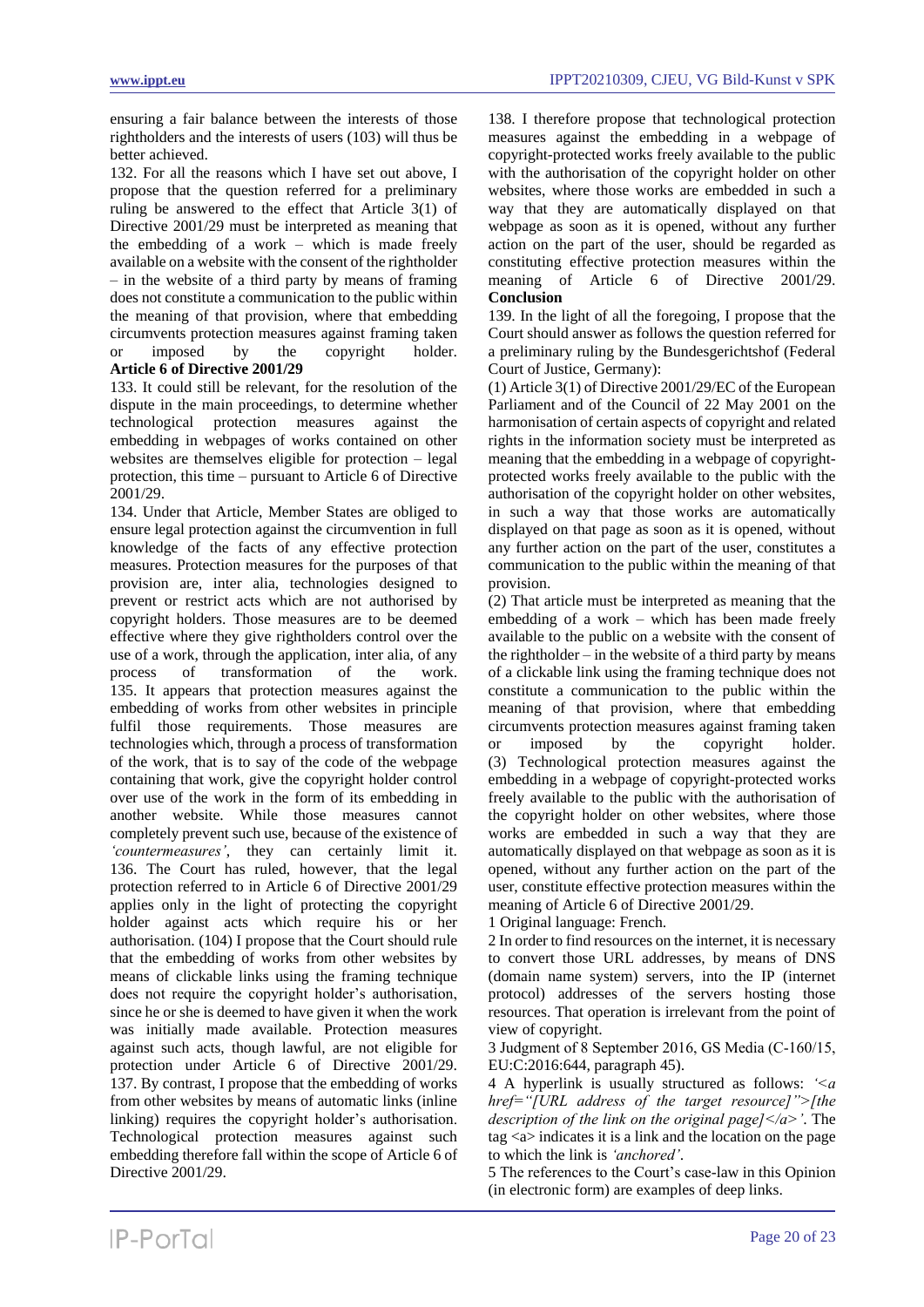6 Other tags exist to embed other types of files, such as *'<audio>'*, *'<video>'*, *'<object>'* or *'<embed>'*.

7 The instruction then has the following form: *'<img src="[absolute URL address of the graphics file]">'*. 8 Tag *'<iframe>'*.

9 By giving the name of the inline frame as the value of the *'target'* attribute in the HTML link description (*'<a href="[URL address of the link]" target="[iframe name]">[visible link description]</a>'*).

10 For technical information concerning the various functionalities of HTML, I referred, in particular, to the sites https://developer.mozilla.org and https://www.w3schools.com/html.

11 See, in particular, judgment of 13 February 2014, Svensson and Others (C-466/12, EU:C:2014:76, paragraph 1 of the operative part).

12 OJ 2001 L 167, p. 10.

13 Directive of the European Parliament and of the Council of 11 March 1996 on the legal protection of databases (OJ 1996 L 77, p. 20).

14 OJ 2014 L 84, p. 72.

15 BGBl. 1965 I, p. 1273.

16 BGBl. 2016 I, p. 1190.

17 In this Opinion, I shall refer, for the sake of simplicity, to the right which authors have in their works. However, the same analysis applies, mutatis mutandis, to other protected subject matter, inter alia that listed in Article 3(2) of Directive 2001/29.

18 This is the case, in particular, with web radio.

19 Judgment of 13 February 2014 (C-466/12, EU:C:2014:76).

20 Judgment of 13 February 2014, Svensson and Others (C‑466/12, EU:C:2014:76, paragraphs 18 to 20).

21 Judgment of 13 February 2014, Svensson and Others (C‑466/12, EU:C:2014:76, paragraph 22).

22 Judgment of 13 February 2014, Svensson and Others (C‑466/12, EU:C:2014:76, paragraphs 25 to 27).

23 Judgment of 13 February 2014, Svensson and Others (C‑466/12, EU:C:2014:76, paragraph 24 and the caselaw cited).

24 Judgment of 13 February 2014, Svensson and Others (C‑466/12, EU:C:2014:76, paragraph 27).

25 Judgment of 13 February 2014, Svensson and Others (C‑466/12, EU:C:2014:76, paragraph 31).

26 Order of 21 October 2014, BestWater International (C‑348/13, not published, EU:C:2014:2315, operative part).

27 Judgment of 8 September 2016, GS Media (C‑160/15, EU:C:2016:644, paragraph 43).

28 Judgment of 8 September 2016, GS Media (C‑160/15, EU:C:2016:644, paragraph 49).

29 Judgment of 8 September 2016, GS Media (C‑160/15, EU:C:2016:644, paragraph 51).

30 That case-law has also been the subject of a great deal of, more or less critical, commentary in the legal literature. That legal literature is far from unanimous, however, in particular as regards the appropriate treatment to be afforded to hyperlinks in the context of EU copyright law. See, for example, the positions adopted on that subject by three copyright associations: the International Literary and Artistic Association, ALAI Report and Opinion on a Berne-compatible reconciliation of hyperlinking and the communication to the public right on the internet, adopted on 17 June 2015 (modifying the position on the same subject adopted on 15 September 2013); the European Copyright Society, Opinion on the Reference to the CJEU in Case C‑466/12 Svensson, of 18 February 2013, and the International Association for the Protection of Intellectual Property, Resolution on Linking and Making Available on the Internet, of 20 September 2016. The divergent conclusions in those positions show that there is no single and obvious solution to the issue of the classification of hyperlinks from the point of view of the right to communicate works to the public.

31 Judgment of 13 February 2014 (C‑466/12, EU:C:2014:76).

32 For an in-depth analysis of this issue, see Opinion of Advocate General Wathelet in GS Media (C‑160/15, EU:C:2016:221, points 48 to 60).

33 European Copyright Society, op. cit.

34 Judgment of 13 February 2014, Svensson and Others (C‑466/12, EU:C:2014:76, paragraph 19).

35 The appearance of the result may differ for a user depending on how the webpage targeted by the link is opened: whether in place of the source page of the link, in a new browser window or in a frame within the source page (a link using the framing technique). In particular, in the latter case, a user may have the impression that he or she is connected only to the source page of the link. However, each of these situations is the same from a technical perspective – a direct connection is made to the target site of the link.

36 Judgment of 13 February 2014, Svensson and Others (C‑466/12, EU:C:2014:76, paragraph 18).

37 Judgment of 13 February 2014 (C‑466/12, EU:C:2014:76).

38 Judgment of 8 September 2016, GS Media (C‑160/15, EU:C:2016:644, operative part).

39 Judgment of 8 September 2016, GS Media (C‑160/15, EU:C:2016:644, paragraphs 44 to 49).

40 According to the legal literature, that solution may be necessary, nonetheless, in order to mitigate the effects of a broad interpretation by the Court of the scope of the exclusive right of communication to the public (see Husovec, M., *'How Europe Wants to Redefine Global Online Copyright Enforcement'*, in Synodinou, T. E. (ed.), Pluralism or Universalism in International Copyright Law, Wolters Kluwer, 2019, p. 513 et seq., in particular p. 526).

41 See Opinion of Advocate General La Pergola in Egeda (C‑293/98, EU:C:1999:403, in particular point 22).

42 Judgment of 7 December 2006, SGAE (C‑306/05, EU:C:2006:764, paragraph 40).

43 See, recently, judgment of 19 December 2019, Nederlands Uitgeversverbond and Groep Algemene Uitgevers (C‑263/18, EU:C:2019:1111, paragraph 70).

44 The expression is from Karapapa, S., *'The requirement for a "new public" in EU copyright law'*, European Law Review, No 42/2017, p. 63, who nevertheless uses it in a slightly different context.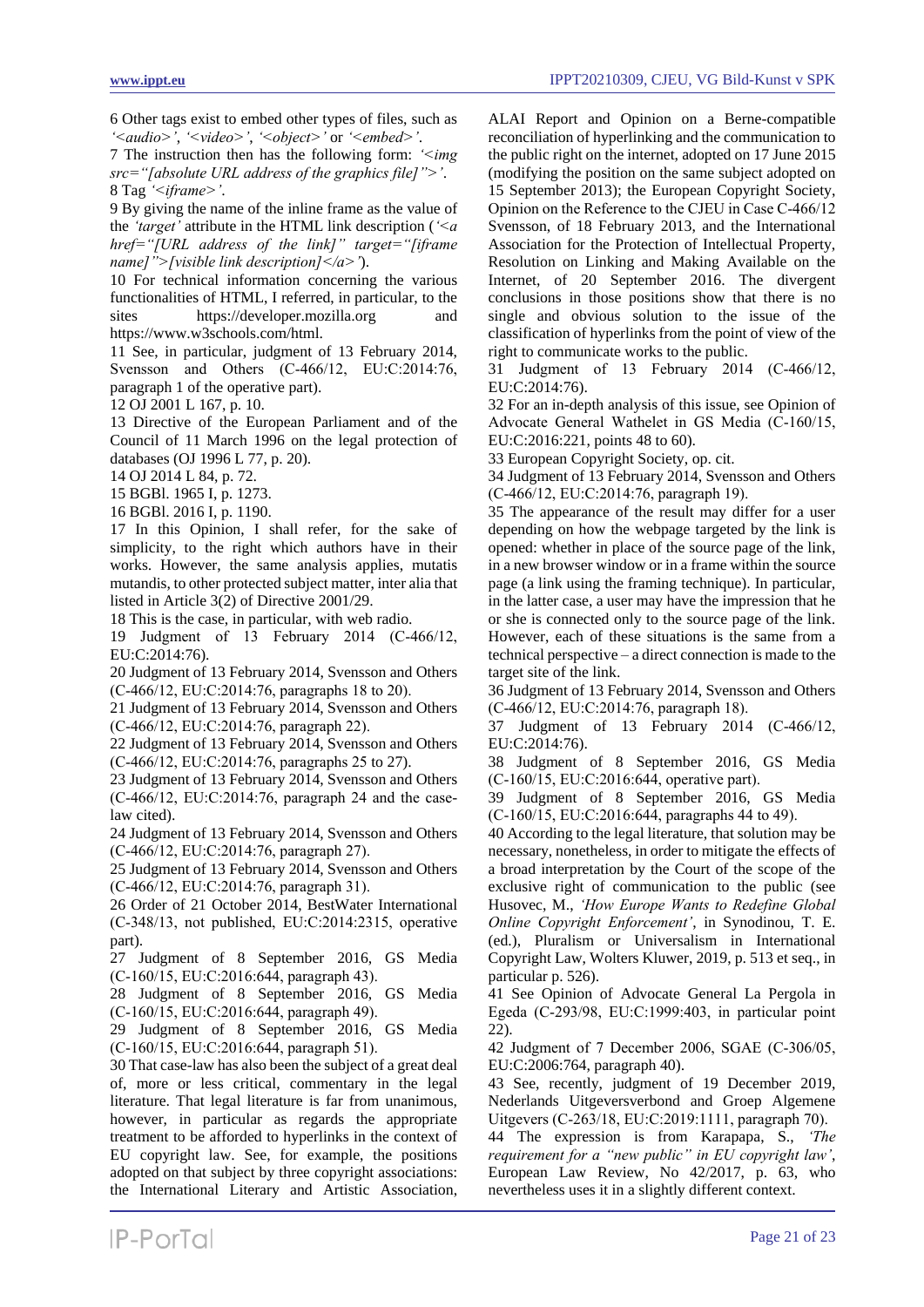45 See, in the context of hyperlinks, inter alia, judgment of 13 February 2014, Svensson and Others (C‑466/12, EU:C:2014:76, paragraphs 24 to 27).

46 I have already made similar comments in my Opinion in Stichting Brein (C‑610/15, EU:C:2017:99, point 3). See, to that effect, Rosati, E., *'When Does a Communication to the Public under EU Copyright Law Need to Be to a "New Public"?'*, SSRN (papers.ssrn.com), 2 July 2020. However, see also, for a contrary view, Opinion of Advocate General Øe in Joined Cases YouTube and Cyando (C‑682/18 and C‑683/18, EU:C:2020:586, inter alia points 94 to 106).

47 See, respectively, judgments of 14 June 2017, Stichting Brein (C-610/15, EU:C:2017:456, operative part), and of 26 April 2017, Stichting Brein (C‑527/15, EU:C:2017:300, paragraph 1 of the operative part).

48 Judgments of 14 June 2017, Stichting Brein (C‑610/15, EU:C:2017:456, paragraph 37), and of 26 April 2017, Stichting Brein (C‑527/15, EU:C:2017:300, paragraph 50).

49 Judgment of 29 July 2019, Pelham and Others  $(C-476/17, EU:C:2019:624, paragraph 1 of the operative$ part).

50 See points 52 to 54 of this Opinion.

51 See points 37 to 39 of this Opinion.

52 Judgment of 13 February 2014, Svensson and Others (C‑466/12, EU:C:2014:76, paragraph 24 and the caselaw cited).

53 Judgment of 16 November 2016, Soulier and Doke (C‑301/15, EU:C:2016:878, paragraphs 33 to 35).

54 Judgment of 13 February 2014 (C-466/12, EU:C:2014:76).

55 Judgment of 16 November 2016, Soulier and Doke (C‑301/15, EU:C:2016:878, paragraph 36). Emphasis added.

56 Judgment of 7 August 2018 (C-161/17, EU:C:2018:634).

57 As was indeed requested by the applicant in the main proceedings in that case (see judgment of 7 August 2018, Renckhoff, C‑161/17, EU:C:2018:634, paragraph 27).

58 Judgment of 7 August 2018, Renckhoff (C-161/17, EU:C:2018:634, paragraph 33).

59 Judgment of 7 August 2018, Renckhoff (C‑161/17, EU:C:2018:634, paragraph 35). Emphasis added.

60 Judgment of 7 August 2018 (C‑161/17, EU:C:2018:634).

61 Judgment of 13 February 2014 (C‑466/12, EU:C:2014:76).

62 Pursuant to the judgment of 13 February 2014, Svensson and Others (C-466/12, EU:C:2014:76).

63 Judgment of 7 August 2018 (C‑161/17, EU:C:2018:634, paragraph 35).

64 See points 9 and 10 of this Opinion.

65 See point 73 of this Opinion.

66 Such as, for example, usurpation of authorship.

67 See, to that effect, judgment of 16 November 2016, Soulier and Doke (C‑301/15, EU:C:2016:878, paragraph 38).

68 I must also point out that the activation of a link with a *'click'* must be distinguished from the actions which users must carry out on the internet for other purposes,

for example to start a video or sound recording, which also require a mouse click. Those actions are irrelevant from the point of view of the right of communication to the public, since they take place after the user has accessed the work.

69 Judgment of 13 February 2014 (C‑466/12, EU:C:2014:76).

70 Judgment of 8 September 2016 (C‑160/15, EU:C:2016:644).

71 The hypothesis that all categories of links cannot be treated in the same way simply on account of their similar technical mode of operation is also put forward in the United States, both in the case-law and in the legal literature. The following passages owe much to Ginsberg, J. C., and Budiardjo, L. A., *'Embedding Content or Interring Copyright: Does the Internet Need the "Server Rule"?'*, Columbia Journal of Law & the Arts, No 42/2019, p. 417, although those authors propose that both inline linking and framing should be regarded as covered by the exclusive right of the author. 72 Judgment of 7 August 2018 (C-161/17, EU:C:2018:634).

73 I am leaving aside other undesirable effects of automatic links which do not fall within the scope of the author's economic rights, such as the infringement of moral rights, the deprivation of advertising revenue linked to exploitation of the work, unfair competition or the phenomenon of *'bandwidth theft'* (use of the bandwidth of the server of the website to which the link leads for the benefit of the site containing the link).

74 See points 68 to 72 of this Opinion.

75 Judgment of 7 August 2018 (C‑161/17, EU:C:2018:634).

76 See, to that effect, judgment of 7 August 2018, Renckhoff (C‑161/17, EU:C:2018:634, paragraph 30).

77 See, to that effect, judgment of 7 August 2018, Renckhoff (C‑161/17, EU:C:2018:634, paragraphs 45 and 46).

78 Judgment of 7 August 2018, Renckhoff (C‑161/17, EU:C:2018:634, paragraphs 30 and 44).

79 In the case which gave rise to the judgment of 7 August 2018, Renckhoff (C‑161/17, EU:C:2018:634), the work was reproduced from a site belonging not to the copyright holder but to a licensee.

80 For example a retransmission of the television signal in hotel rooms, see judgment of 7 December 2006, SGAE (C‑306/05, EU:C:2006:764).

81 Judgment of 7 August 2018, Renckhoff (C-161/17, EU:C:2018:634, paragraph 29).

82 Creative Commons licences are a group of licences governing the conditions of re-use and distribution of works, in particular on the internet, drawn up by a nonprofit organisation of the same name established in the United States. That system provides for various licences on the basis of three criteria which may be freely combined by the author of the work when it is made available: commercial or non-commercial use, whether or not the original work can be modified and any condition governing the distribution of a derivative work under the same licence. A system of signs, incorporated